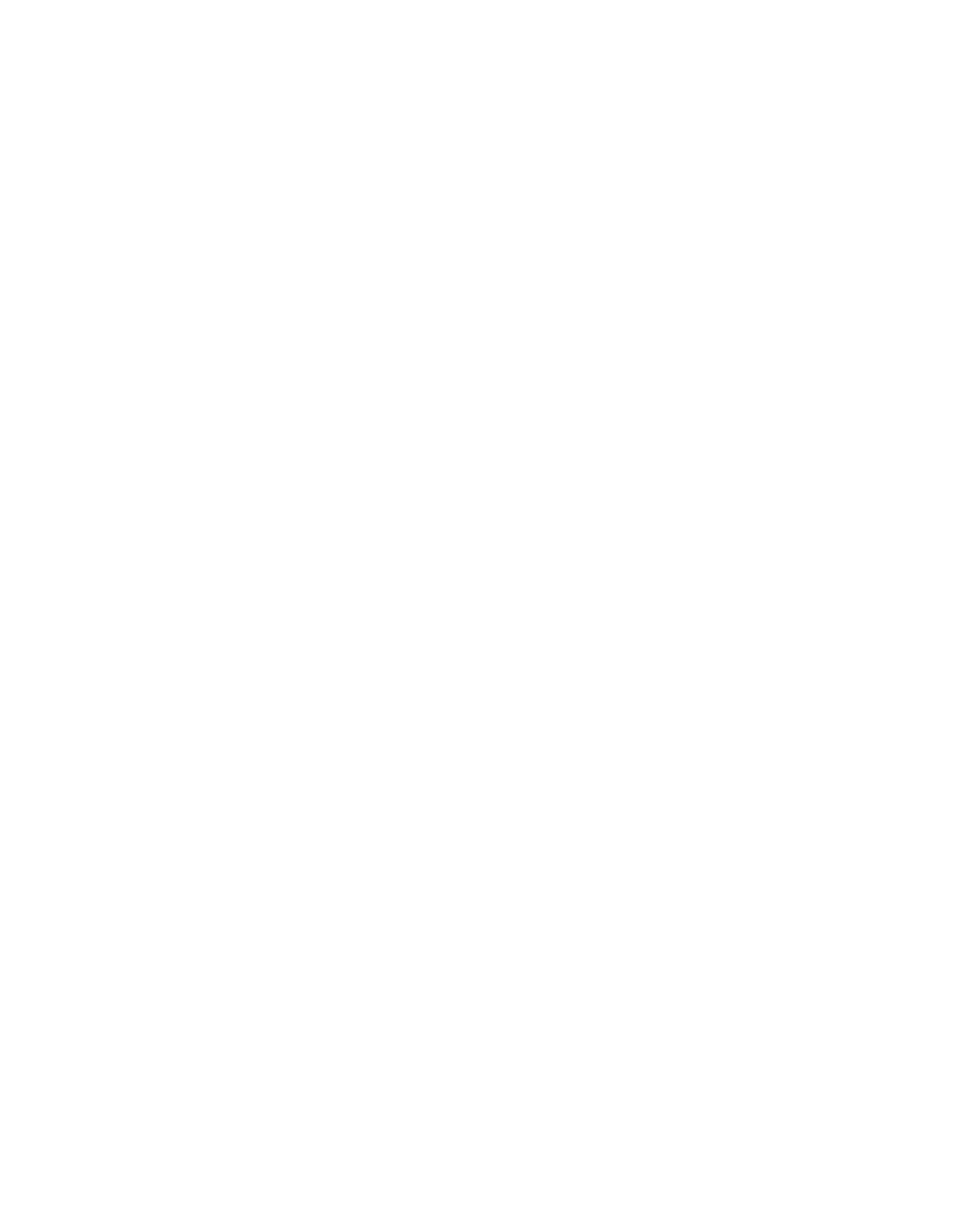## **Table of Contents**

| Overview of the Cellular & Molecular Biomedical Sciences (CMBS) MS Program 4 |  |
|------------------------------------------------------------------------------|--|
|                                                                              |  |
|                                                                              |  |
|                                                                              |  |
|                                                                              |  |
|                                                                              |  |
|                                                                              |  |
|                                                                              |  |
|                                                                              |  |
|                                                                              |  |
|                                                                              |  |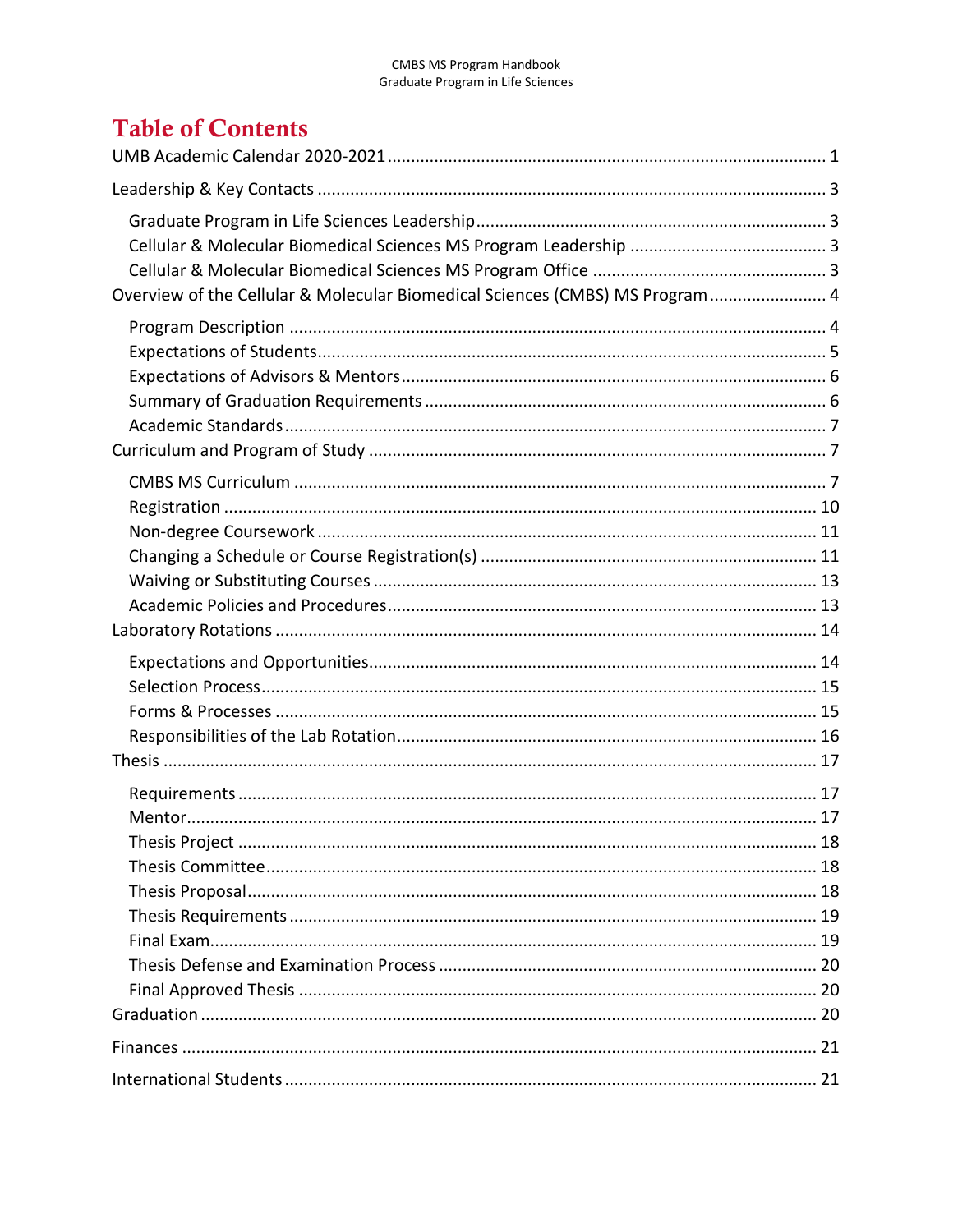<span id="page-3-0"></span>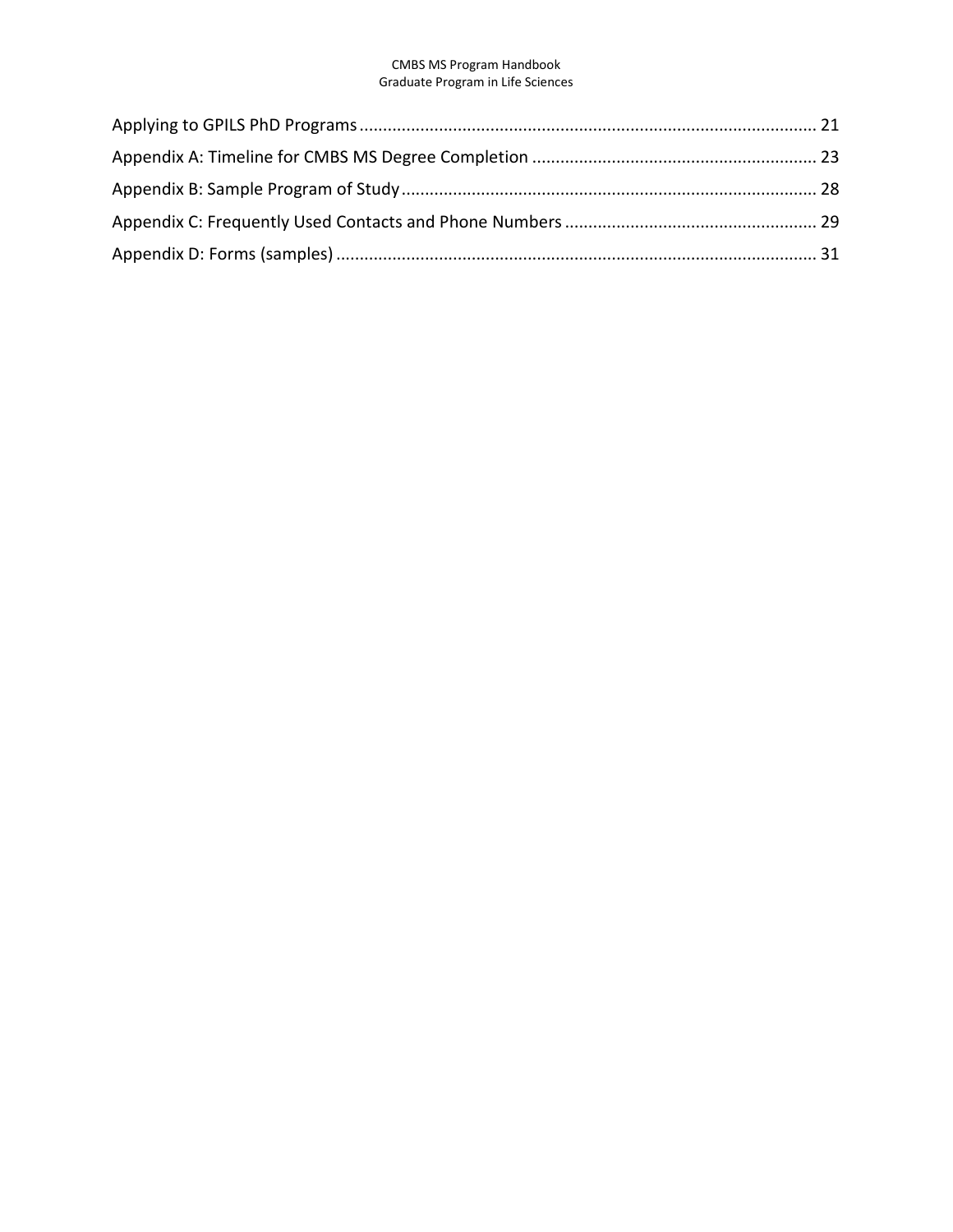## UMB Academic Calendar 2021-2022

<https://www.umaryland.edu/registrar/academic-calendar/>



## Academic & Registration Calendar<br>2021-2022

| Summer 2021                                                                                                           |                                    |                                                                                                    |                                     |
|-----------------------------------------------------------------------------------------------------------------------|------------------------------------|----------------------------------------------------------------------------------------------------|-------------------------------------|
|                                                                                                                       | Registration Begins                | Registration Ends                                                                                  | Instruction Begins                  |
| Dentistry                                                                                                             | Amil. 2021                         | <b>May 31</b>                                                                                      | June 1                              |
| Dental Hygiens, CDHL                                                                                                  | Amil. 2021                         | <b>May 31</b>                                                                                      | June 1                              |
|                                                                                                                       | <b>CONTRACTOR</b>                  | <b>PERSONAL PROPERTY</b>                                                                           | <b>SERVICE ST</b>                   |
| Graduate                                                                                                              | Amil. 2021                         | <b>May 31</b>                                                                                      | June 1                              |
|                                                                                                                       | <b><i><u>REPARTS WATER</u></i></b> | 1000000000                                                                                         | <b>SERVICE OF</b>                   |
| Modical Technology                                                                                                    | Amil. 2021                         | <b>May 31</b>                                                                                      | June 1                              |
| Nursing                                                                                                               | April, 2021                        | May 31                                                                                             | June 1                              |
| Pharmacy                                                                                                              | April, 2021                        | <b>May 31</b>                                                                                      | <b>June 1</b>                       |
| Physical Therapy, Year 1                                                                                              | Amil. 2021                         | <b>May 31</b>                                                                                      | June 1                              |
| Physical Therapy, Year 2                                                                                              | April, 2021                        | May 31                                                                                             | June 1                              |
| Physical Therapy, Year 3                                                                                              | Amil. 2020                         | <b>May 31</b>                                                                                      | <b>June 1</b>                       |
| <b>Public Health</b>                                                                                                  | April, 2020                        | May 31                                                                                             | <b>May 25</b>                       |
| <b>Social Work</b>                                                                                                    | April, 2020                        | June 1                                                                                             | June 2                              |
| Memorial Day<br>Graduation Application Deadline<br>Independence Day<br>Term Ends; Graduation Date<br><b>Fall 2021</b> |                                    | May 31, 2021 (Monday)<br>June 15, 2021 (Monday)<br>July 5, 2021 (Monday)<br>July 30, 2021 (Friday) |                                     |
|                                                                                                                       | <b>Registration Begins</b>         | Registration Ends                                                                                  | <b>Instruction Begins</b>           |
| Dentistry, Years 1 & 2                                                                                                | April, 2021                        | August 15                                                                                          | Amenst 16                           |
| Dentistry, Year 3                                                                                                     | April, 2021                        | <b>May 23</b>                                                                                      | May 24                              |
| Dentistry, Year 4                                                                                                     | April, 2021                        | <b>May 23</b>                                                                                      | <b>May 24</b>                       |
| Dental Hygiene, Entry Level I & CDHL                                                                                  | April, 2021                        | August 15                                                                                          | Amgust 16                           |
| Dental Hygiene, Entry Level II & CDHL                                                                                 | April, 2021                        | July 5                                                                                             | July 6                              |
| Dental Hygiene, Degree Completion                                                                                     | April, 2021                        | August 15                                                                                          | Angust 16                           |
| Dental Postgraduate                                                                                                   | Annil, 2021                        | July 5                                                                                             | July 6                              |
| Dentistry, Oral Health Science                                                                                        | April, 2021                        | <b>August 29</b>                                                                                   | Angust 30                           |
|                                                                                                                       |                                    |                                                                                                    |                                     |
| Graduate                                                                                                              | <b>FRIDEL AVAIT</b><br>April, 2021 | 1005031-007<br>August 29                                                                           | <b>Thursday</b><br><b>August 30</b> |
|                                                                                                                       |                                    |                                                                                                    |                                     |
| Graduate School B                                                                                                     | <b>April 2021</b>                  | <b>August 22</b>                                                                                   | October 18                          |
| Law, Year 1 & Clinic/LTP                                                                                              | April, 2021                        | August 15                                                                                          | Angust 16                           |
| Law, MSL                                                                                                              | April, 2021                        | August 22                                                                                          | Amenst 23                           |
| Law. All Others                                                                                                       | April, 2021                        | <b>August 22</b>                                                                                   | Angust 23                           |
| Modicine, Year 1                                                                                                      | April, 2021                        | August 1                                                                                           | August 2                            |
| Medicine, Year 2                                                                                                      | April, 2021                        | August 1                                                                                           | August 2                            |
| Modicino, Years 3 & 4                                                                                                 | April, 2021                        | July 5                                                                                             | July 6                              |
| Modical Technology                                                                                                    | April, 2021                        | <b>August 29</b>                                                                                   | August 30                           |
| <b>Nursing</b>                                                                                                        | April, 2021                        | <b>August 29</b>                                                                                   | <b>Angust 30</b>                    |
| Pharmacy                                                                                                              | Annil, 2021                        | August 22                                                                                          | Angust 23                           |
| Physical Therapy, Year 1                                                                                              | April, 2021                        | September 7                                                                                        | September 8                         |
| Physical Therapy, Year 2                                                                                              | Anril, 2021                        | Angust 29                                                                                          | Amenst 30                           |
| Physical Therapy, Year 3                                                                                              | April, 2021                        | October 5                                                                                          | October 6                           |
|                                                                                                                       |                                    |                                                                                                    |                                     |
| <b>Public Health</b>                                                                                                  | Annil, 2021                        | May 24                                                                                             | <b>May 25</b>                       |

Labor Day<br>Graduation Application Deadline<br>Thanksgiving Recess Tem Ends; Graduation Date

uber 6, 2021 (Monday) September 14, 2021 (Tuesday) November 25-28, 2020 (Thursday-Sunday) December 23, 2021 (Thursday)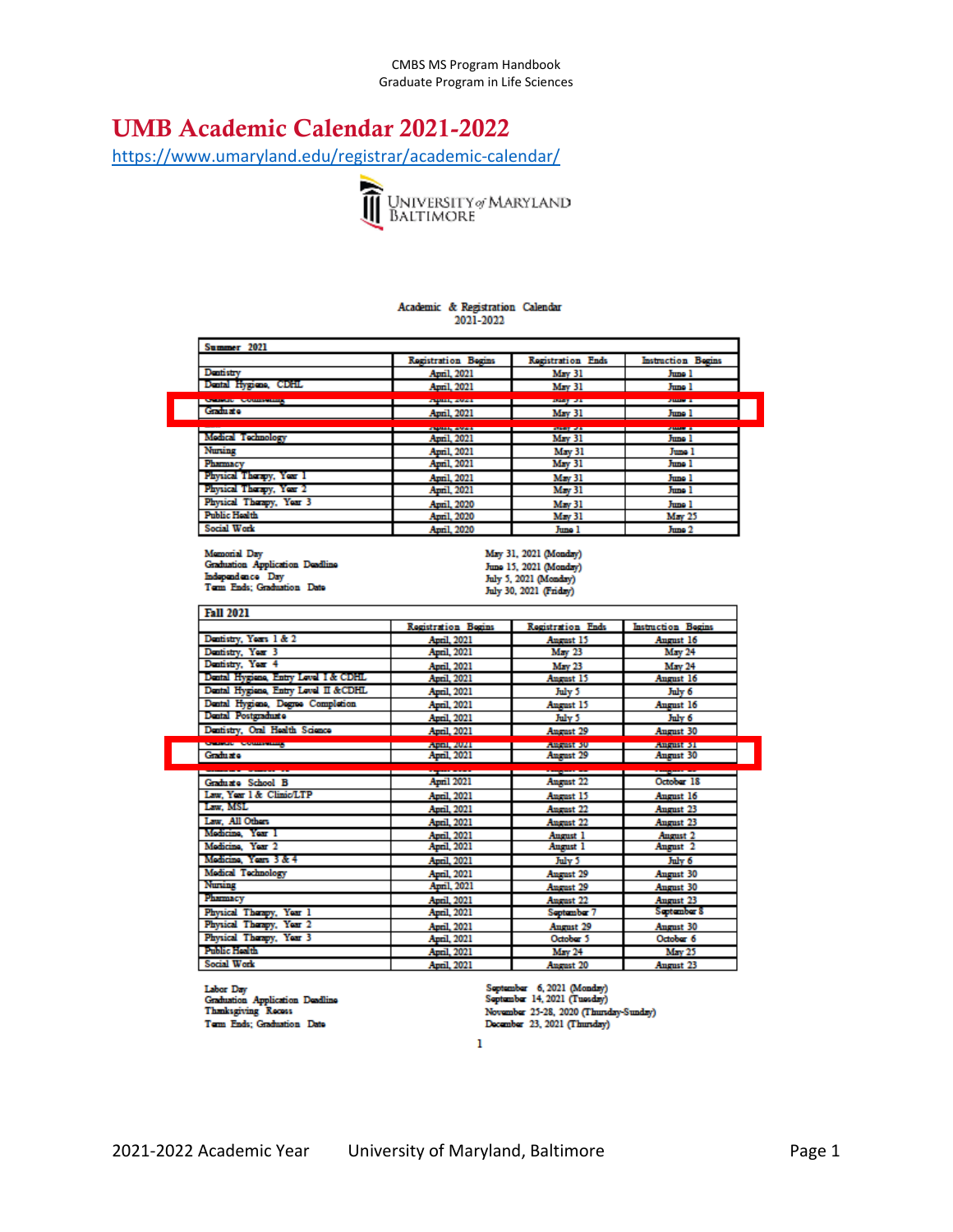

| Winter 2022                          |                               |                          |                              |
|--------------------------------------|-------------------------------|--------------------------|------------------------------|
|                                      | Registration<br><b>Begins</b> | <b>Registration Ends</b> | <b>Begins</b><br>Instruction |
| <b>All</b><br>. Schools and Programs | November.<br>2021             |                          |                              |

MLK Jr. Day<br>Term Ends

 $\overline{ }$ 

<span id="page-5-0"></span>January 17, 2022 (Monday)<br>January 21, 2022 (Friday)

| Spring 2022                                                                                                                                                                                                                                      |                                |                          |                           |
|--------------------------------------------------------------------------------------------------------------------------------------------------------------------------------------------------------------------------------------------------|--------------------------------|--------------------------|---------------------------|
|                                                                                                                                                                                                                                                  | <b>Registration Begins</b>     | <b>Registration Ends</b> | <b>Instruction Begins</b> |
| Dentistry, All Years/Programs                                                                                                                                                                                                                    | November, 2021                 | <b>January</b>           | January 3                 |
| <b><i><u>PARTICULAR CONTRACTORS IN THE RESIDENCE OF A RESIDENCE OF A RESIDENCE OF A RESIDENCE OF A RESIDENCE OF A RESIDENCE OF A RESIDENCE OF A RESIDENCE OF A RESIDENCE OF A RESIDENCE OF A RESIDENCE OF A RESIDENCE OF A RESIDENCE</u></i></b> | <b>SAME EMPLOYER AND FEE</b>   |                          | <b>Section</b>            |
| Graduate                                                                                                                                                                                                                                         | November, 2021                 | January 30               | January 31                |
|                                                                                                                                                                                                                                                  | <b>STRED MARKETING COMMAND</b> |                          | --<br>a seasonan p        |
| Graduate School B                                                                                                                                                                                                                                | November, 2021                 | Jampary<br>16            | March 14                  |
| Law                                                                                                                                                                                                                                              | November, 2021                 | - 9<br>January           | January 10                |
| Medicine. Year 1                                                                                                                                                                                                                                 | November, 2021                 | January 2                | January 3                 |
| Medicine. Year 2                                                                                                                                                                                                                                 | November, 2021                 | Jamuary                  | January 3                 |
| Medicine. Years 3 & 4                                                                                                                                                                                                                            | November, 2021                 | <b>January</b>           | lanuary                   |
| Medical Technology                                                                                                                                                                                                                               | November, 2021                 | January 30               | January 31                |
| Nursing                                                                                                                                                                                                                                          | November, 2021                 | Jamuary 30               | January 31                |
| <b>Pharmacy</b>                                                                                                                                                                                                                                  | November, 2021                 | <b>Jammary</b>           | January 18                |
| Physical Therapy, Years 1 & 2                                                                                                                                                                                                                    | November, 2021                 | January 2                | January 3                 |
| Physical Therapy, Year 3                                                                                                                                                                                                                         | November, 2021                 | January 9                | - 10<br>January           |
| <b>Public Health</b>                                                                                                                                                                                                                             | November, 2021                 | January                  | January<br>-3             |
| Social Work                                                                                                                                                                                                                                      | November, 2021                 | January<br>14            | 18<br>January             |

MLK Jr. Day **Graduation** Application Deadline Spring Break<br>Term Ends Commencement/Graduation Date January 17, 2022 (Monday)<br>February 7, 2022 (Monday)<br>March 20-27, 2022 (Sunday-Sunday)<br>May 18, 2022 (Wednesday)<br>May 19, 2022 (Thursday)

NOTE: Consult with your school or program for specific registration dates and times.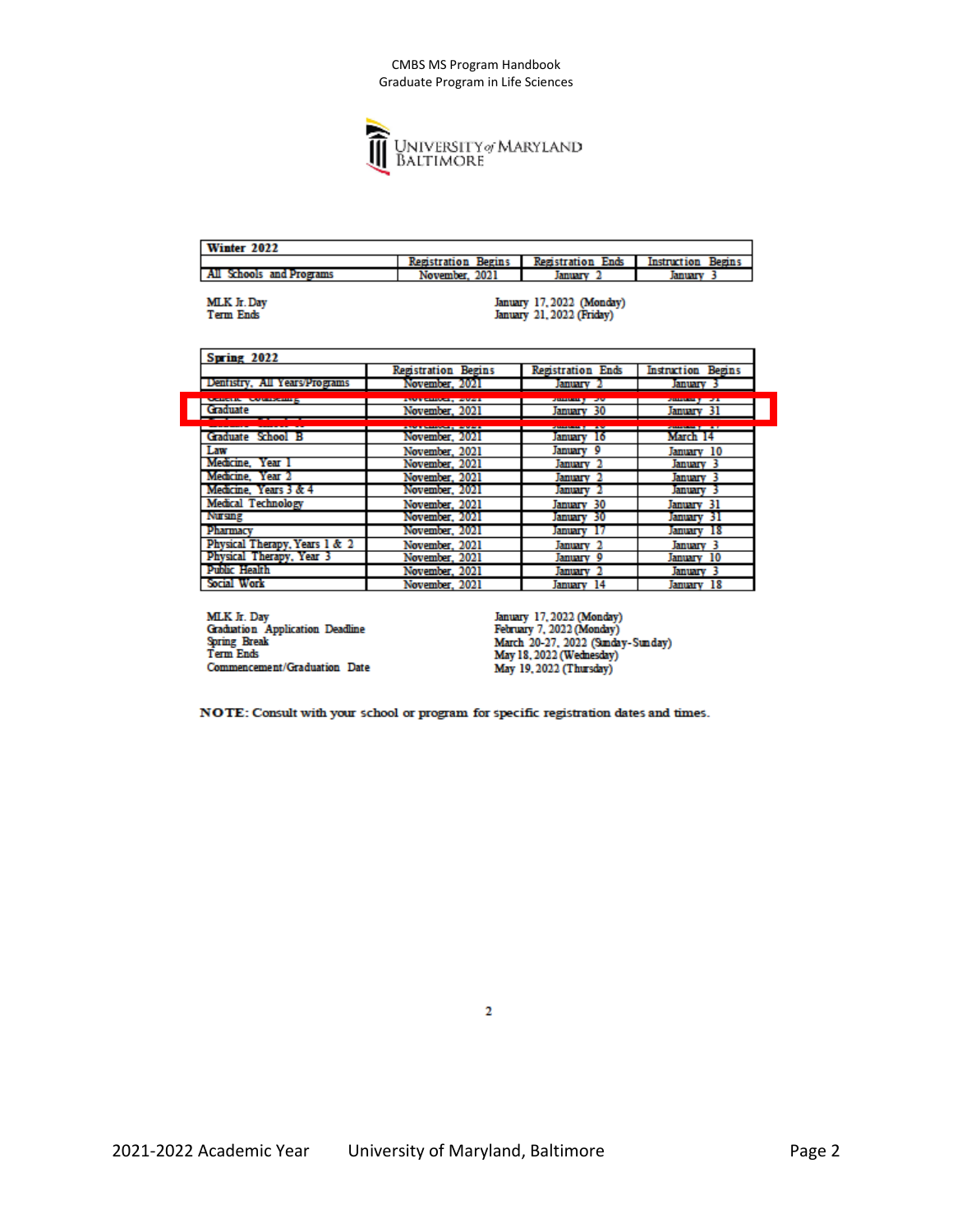## Leadership & Key Contacts

#### <span id="page-6-0"></span>**Graduate Program in Life Sciences Leadership**

#### **Dudley Strickland, PhD**

Associate Dean for Graduate and Postdoctoral Studies Director, Center for Vascular and Inflammatory Diseases Professor, Department of Surgery [dstrickland@som.umaryland.edu](mailto:dstrickland@som.umaryland.edu)

#### **Sharron Graves, MS**

GPILS Program Administrator [sgraves@som.umaryland.edu](mailto:sgraves@som.umaryland.edu)

#### <span id="page-6-1"></span>**Cellular & Molecular Biomedical Sciences MS Program Leadership**

**Ivy Dick, PhD** Program Director Howard Hall, Room 511 Office: (410) 706-8807, Cell: (410) 960-2586 [ied@som.umaryland.edu](mailto:ied@som.umaryland.edu)

#### **Elice García-Baca**

Senior Academic Services Specialist BRB Room 1-005D Office: (410) 706-6042, Cell: (650) 814-4313 [egarcia-baca@som.umaryland.edu](mailto:egarcia-baca@som.umaryland.edu)

#### <span id="page-6-2"></span>**Cellular & Molecular Biomedical Sciences MS Program Office**

Bressler Research Building, Room 1-005D 655 W. Baltimore Street Baltimore, MD 21201 Fax: 410-706-6040 <http://lifesciences.umaryland.edu/CMBS/>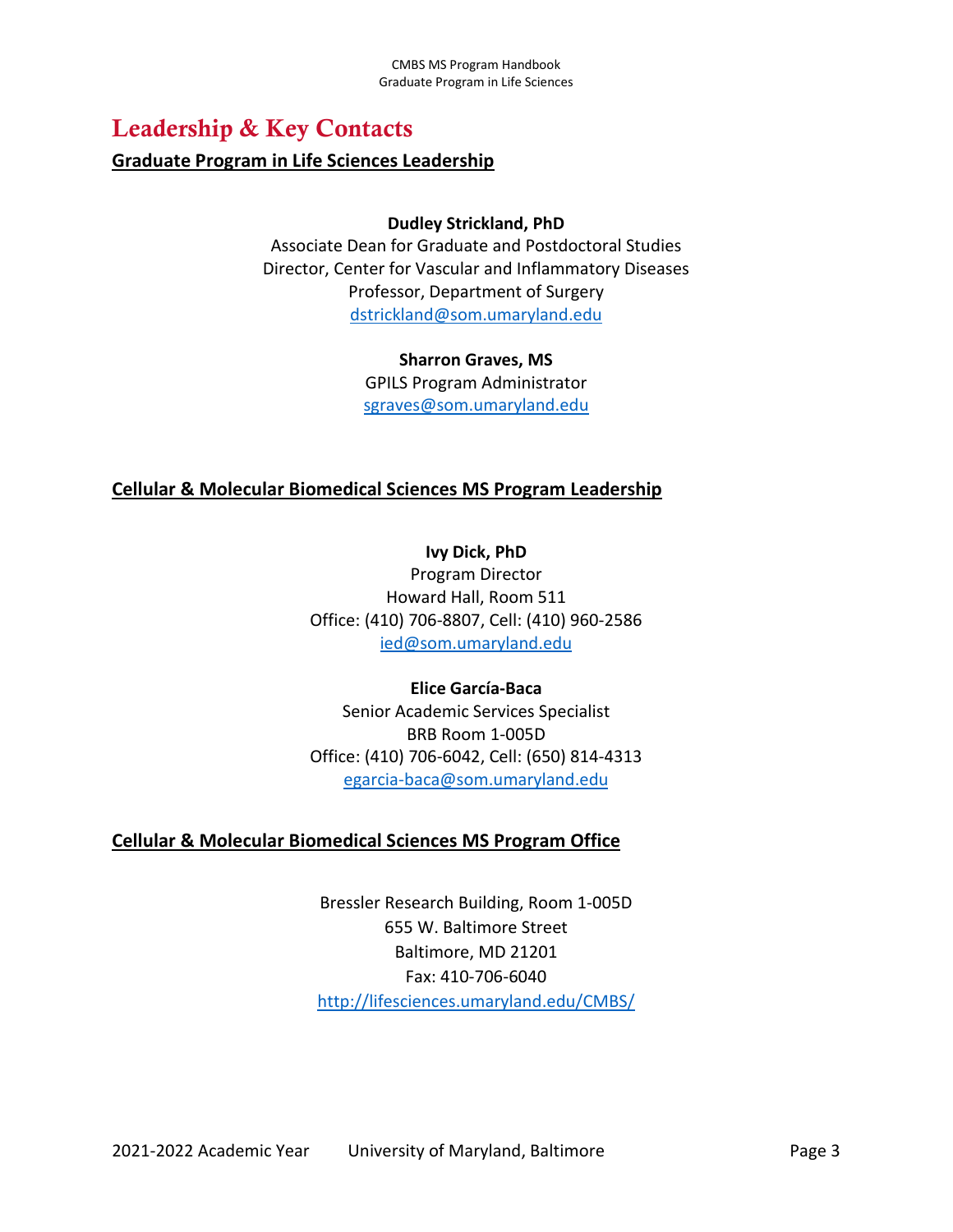## Welcome

These guidelines are intended to supplement the regulations of the Graduate School of the University of Maryland, Baltimore (UMB) and the Graduate Program in Life Sciences (GPLS). Items covered in this handbook are subject to change, and all questions should be directed to the Senior Academic Services Specialist.

Students are strongly encouraged to become familiar with the policies outlined on the Graduate School's website a[t http://www.graduate.umaryland.edu,](http://www.graduate.umaryland.edu/) and on the GPILS website at [http://lifesciences.umaryland.edu.](http://lifesciences.umaryland.edu/) Additional regulations and expectations described in this handbook are program-specific and are designed to answer most questions students may have regarding the program and course of study.

## <span id="page-7-0"></span>Overview of the Cellular & Molecular Biomedical Sciences (CMBS) MS Program

The Cellular and Molecular Biomedical Science (CMBS) MS program at the University of Maryland has a core curriculum incorporating subjects of importance to all students in the fields of cell and molecular biology. The subjects are then complemented by specific courses in each student's area of research and interest. The CMBS MS program emphasizes medicallyrelevant scientific research and education, utilizing state-of-the-art resources. The program is primarily designed as a 2-year curriculum for full-time students, and may be completed within 5 years for part-time students. Students will become fluent in the study and implementation of biomedical research and will graduate as prepared and skilled researchers for their careers. CMBS graduates go on to have either a career in government or private industry, or to advance their education in PhD or MD degrees.

#### <span id="page-7-1"></span>**Program Description**

Cellular and Molecular Biomedical Science combines areas of biomedical study, including cancer biology, human genetics, molecular and cell biology, pathology, pharmacology, neuroscience, and physiology into a unique interdisciplinary graduate training program. Specifically designed to develop scientists for the post-genomic era, CMBS students will gain knowledge, research skills, and familiarity with biomedical tools and methodologies to solve important and timely questions in biomedical science.

#### Customizable Program

The flexibility of the program allows students the ability to customize it to their particular areas of interest. On-campus lab rotations as well as thesis research projects provide an integrated variety of studies in molecular medicine.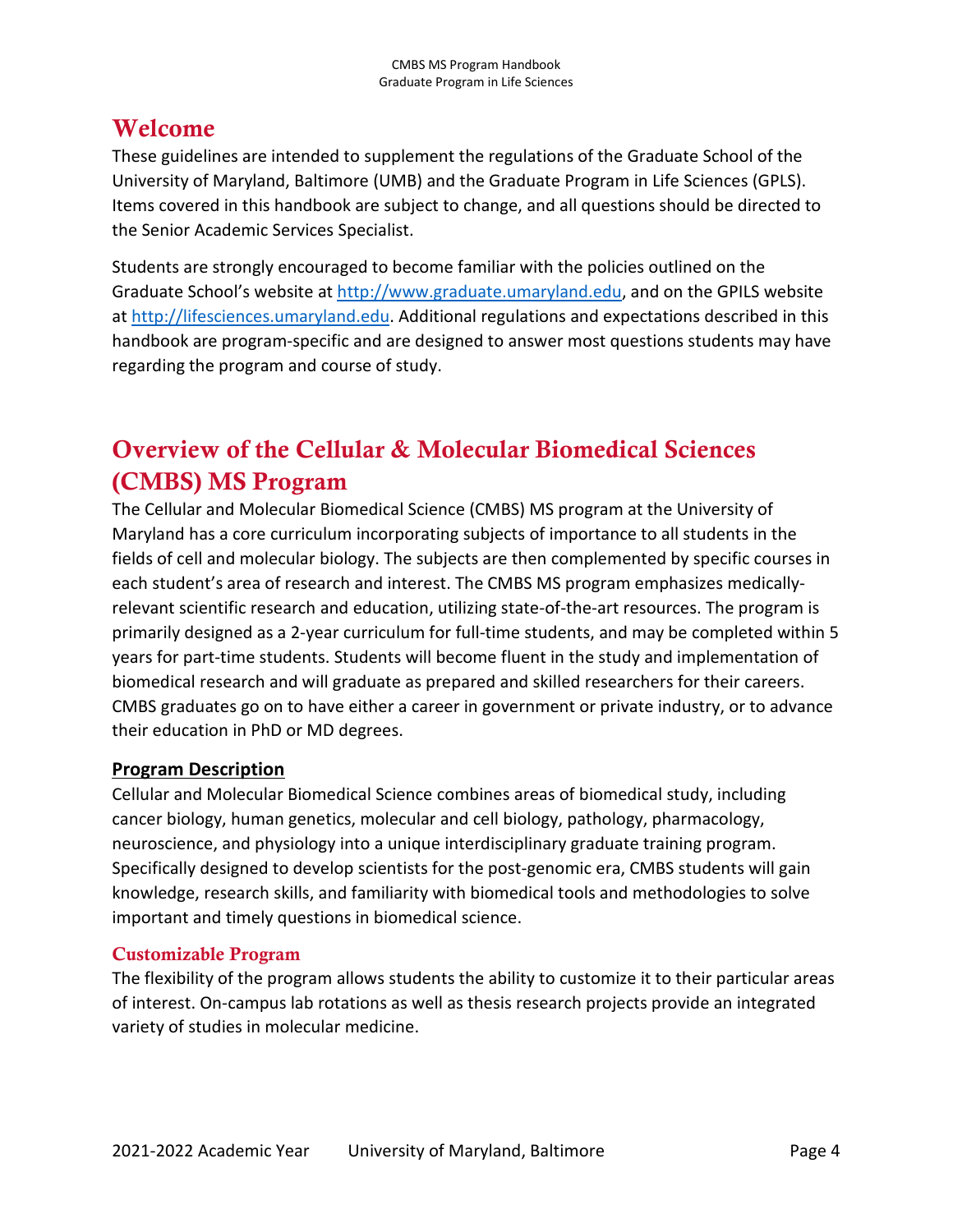#### World-Class Faculty

Working with faculty who mentor students in a close-knit learning environment, the program involves technical classes and specialized labs that prepare graduates for an exciting career in medicine, research, agriculture, and food technology, building valuable skills, practical experience, and the perfect preparation for a doctoral program and employment. The CMBS master's degree lets students work alongside faculty, graduate students, and fellow undergraduates in research labs, to expand their understanding of molecular biology and promote innovative thinking.

#### Why Pursue a Master's in CMBS at the University of Maryland?

The CMBS Program is a flexible program tailored to the individual needs of its students. It provides graduate training to prepare students to continue their studies in PhD programs, Medical School, Dental School, or other professional programs or for positions such as laboratory managers and skilled technicians in academia, industry or national and federal research laboratories. Students have the option to select either a thesis or non-thesis option.

Graduates will also be prepared to fill the increasing demand for skilled laboratory managers and basic and translational scientific researchers in a variety of professional careers. This program is also a great option for current industry employees and professional degree holders (MD, RN, PharmD, DDS) looking to advance their careers in the field of contemporary research.

#### <span id="page-8-0"></span>**Expectations of Students**

Students in the CMBS MS program are part of a professional community of scientists. The training students receive will provide numerous opportunities for scientific collaboration and interaction with other scientists, both within and outside of the program. Listed below are the expectations of conduct that apply to all members of this community. Adhering to these expectations promotes a productive and positive experience for everyone.

#### Professionalism

- Maintain a high level of professionalism at all times in terms of communication, behavior and dress.
- Treat all faculty, staff and fellow students with respect.
- Keep your physical surroundings clean and in order. If you are sharing space (e.g., classrooms) or equipment (e.g., computers) with other individuals, always leave the area neat, clean and secured.
- Communicate concerns about the program in a respectful and professional manner.

#### **Responsiveness**

All communications will be sent to your University of Maryland, School of Medicine email account. Always reply promptly to email from faculty and administrative staff.

• Notify Program Director, Senior Academic Services Specialist, course instructors, and mentors if there is a change in your email address or other contact information.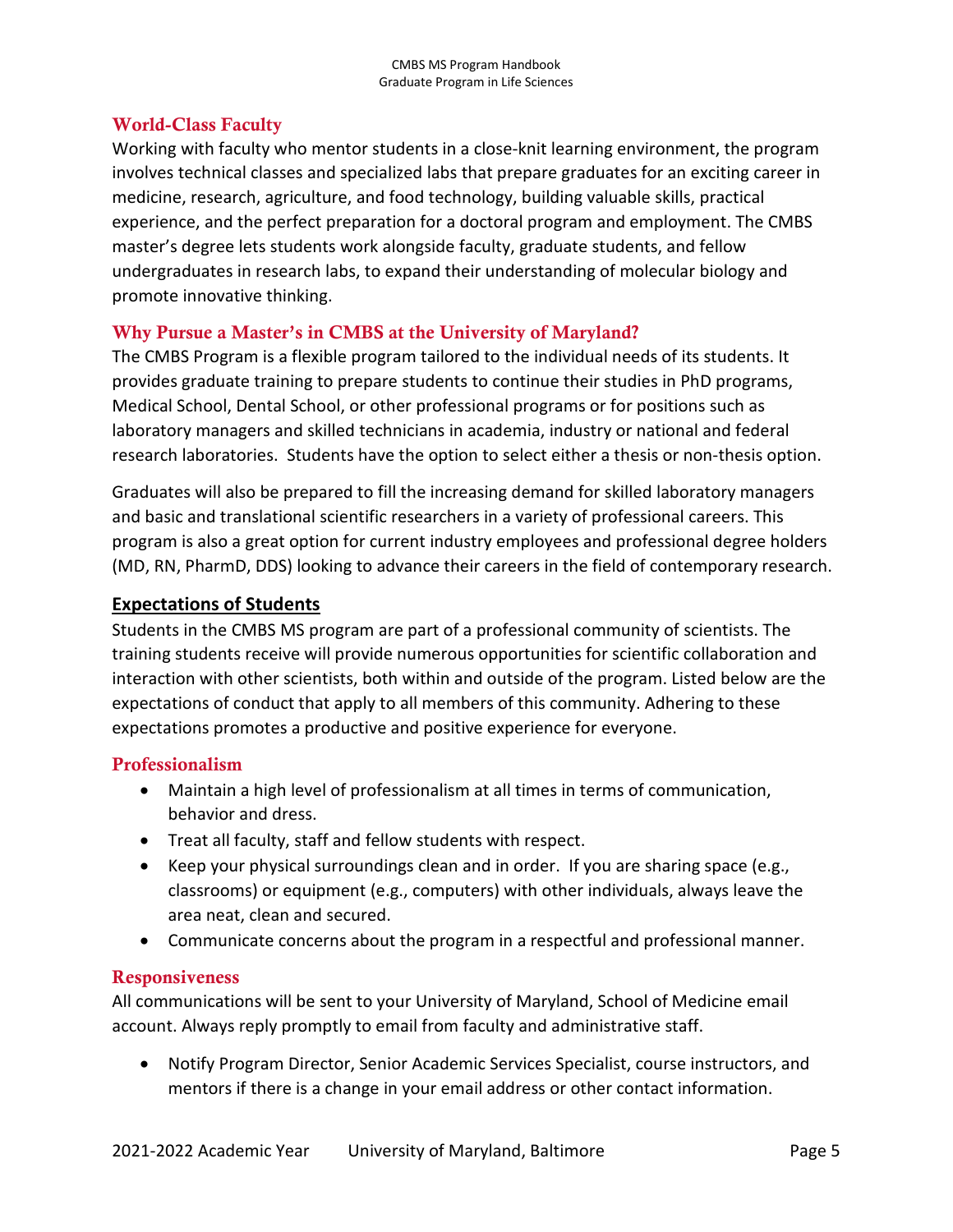- Post an 'Out of Office' message if you will be away from your email for more than 24 hours.
- Respond promptly to requests for information.

#### **Attendance**

Attend scheduled classes, meetings, and departmental seminars/journal clubs.

- Inform instructors if you must miss a class.
- Arrange a weekly schedule and a vacation schedule with your rotation (or thesis research) mentor.

#### <span id="page-9-0"></span>**Expectations of Advisors & Mentors**

The role of the Academic Advisor, the Program Director and the Senior Academic Services Specialist is to serve as a resource for students as they make course selections, identify prospective rotations, choose a research topic and select a thesis mentor. Specific expectations and guidelines for student advising are as follows:

#### Time Commitment and Availability

The Academic Advisor will have regular contact with their students. At a minimum, advisors should meet with students once per semester. Advisors should also be available for student questions during the semester, either by email, telephone or in person.

#### Course Planning and Selection

The Academic Advisor should assist their students with course selection and planning. Course descriptions can be found in the Graduate School Catalog at

[http://www.graduate.umaryland.edu/catalog/.](http://www.graduate.umaryland.edu/catalog/) For information on courses offered in a given semester, the best resource is SURFS at

[https://surfs.umaryland.edu/SIMS/bwckschd.p\\_disp\\_dyn\\_sched.](https://surfs.umaryland.edu/SIMS/bwckschd.p_disp_dyn_sched)

Course requirements for the academic program and a list of suggested electives can be found in on [page 9](#page-10-1) of this handbook.

#### Student Progress

Advisors will be familiar with their students' timelines and milestones so that they can provide guidance and assess each student's progress in courses, rotations, and identification of a research topic and advisor. The steps to completing the MS degree is detailed in this handbook.

#### Assistance in Identifying Rotations and Research Advisors

The Advisor will help the student focus their interests and suggest possible opportunities or faculty members who might serve as rotation mentors and/or research advisors.

#### <span id="page-9-1"></span>**Summary of Graduation Requirements**

- Students must maintain a minimum cumulative GPA of 3.0 to meet academic standards.
- A minimum of 30 credits are required for graduation. Students must complete the required courses and the curriculum as detailed in the [CMBS MS Curriculum](#page-10-2) section.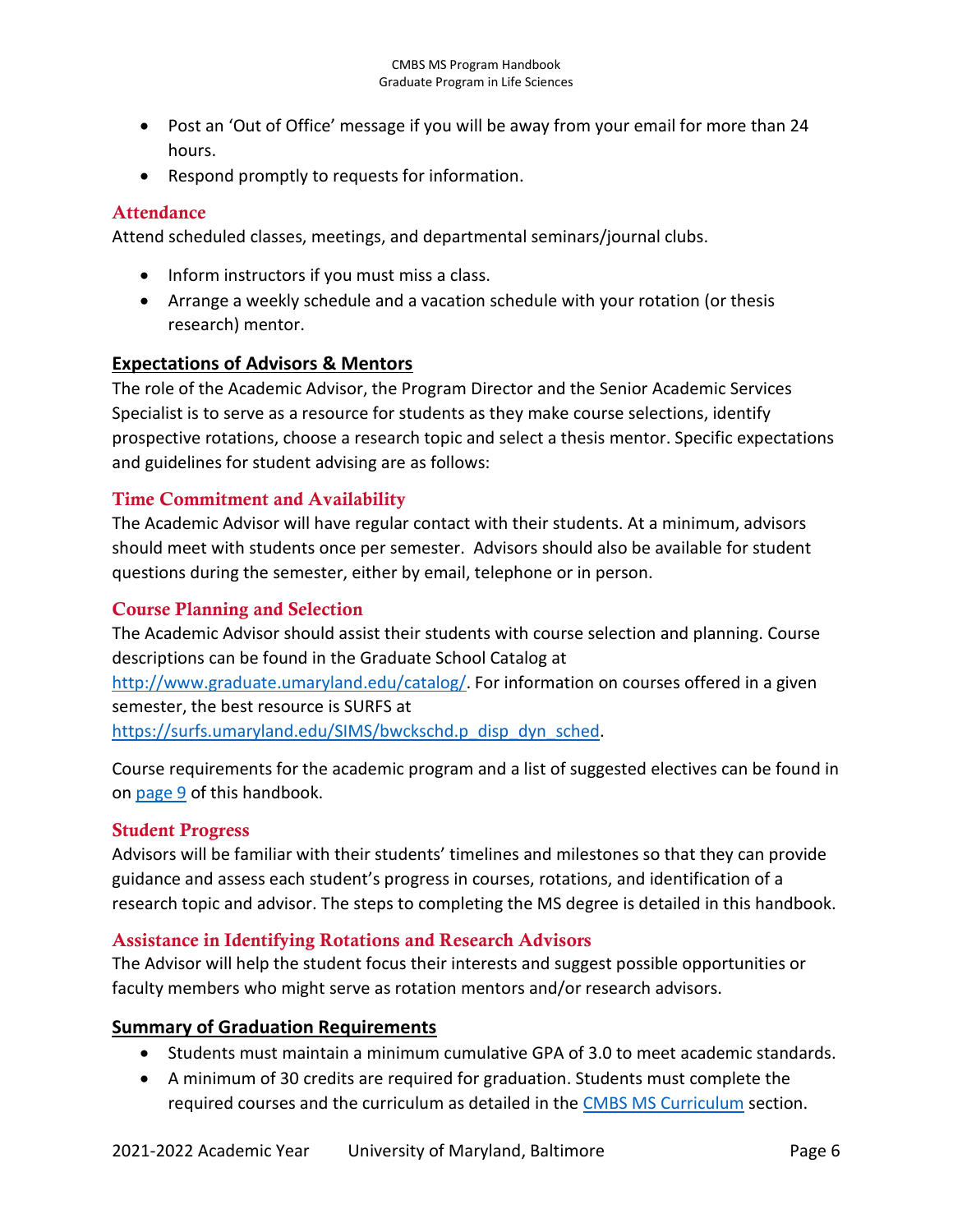• Students must enroll in, and complete, CIPP 907 Research Ethics.

*Please Note:* A repeated course may only count once toward the 30-credit requirement.

Courses taken for audit do not count towards the 30-credit requirement for graduation.

#### *Special Note on Courses Taken at UMB While Not Formally Matriculated as a CMBS MS*

*Degree Seeking Student:* A limited number of course credits taken at University of Maryland, Baltimore prior to matriculation into the CMBS MS Program (e.g. 6 as a non-degree student, or 8 credits if the student has taken and successful passed GPLS 601) may be applied toward the 30 total credits, provided the credits were completed not more than 5 years prior to the date of matriculation into the CMBS MS Program.

#### <span id="page-10-0"></span>**Academic Standards**

The CMBS MS program follows standard Graduate School performance requirements regarding minimum grade point average, continuous enrollment, time to degree completion and academic integrity.

Students in the CMBS MS Program are required:

- To maintain a cumulative grade point average of 3.0 on a 4.0 scale. Final letter grades are assigned using a plus or minus grading system.
- Students may not receive more than one grade of B- (or lower) in required courses. If a student does receive more than one grade of B- or lower, they are required to retake the course and earn at least a grade of B.
- Students must repeat courses in which they receive a grade of D or lower.
- Students must register every fall and spring semester, unless on an approved Leave of Absence (LOA).
- A Leave of Absence (LOA) must be approved by the Program Director.
- All requirements for the CMBS MS degree must be completed within five years of matriculation.

All students are expected to meet the highest standards of integrity. For further details, please visit the Graduate School website on Academic Performance and Progress in Master of Science Programs at [https://graduate.umaryland.edu/Policies/.](https://graduate.umaryland.edu/Policies/)

## <span id="page-10-1"></span>Curriculum and Program of Study

#### <span id="page-10-2"></span>**CMBS MS Curriculum**

The CMBS MS program requires a minimum of 30 semester credits. Depending on the preference of the student there is a non-thesis and a thesis option of study.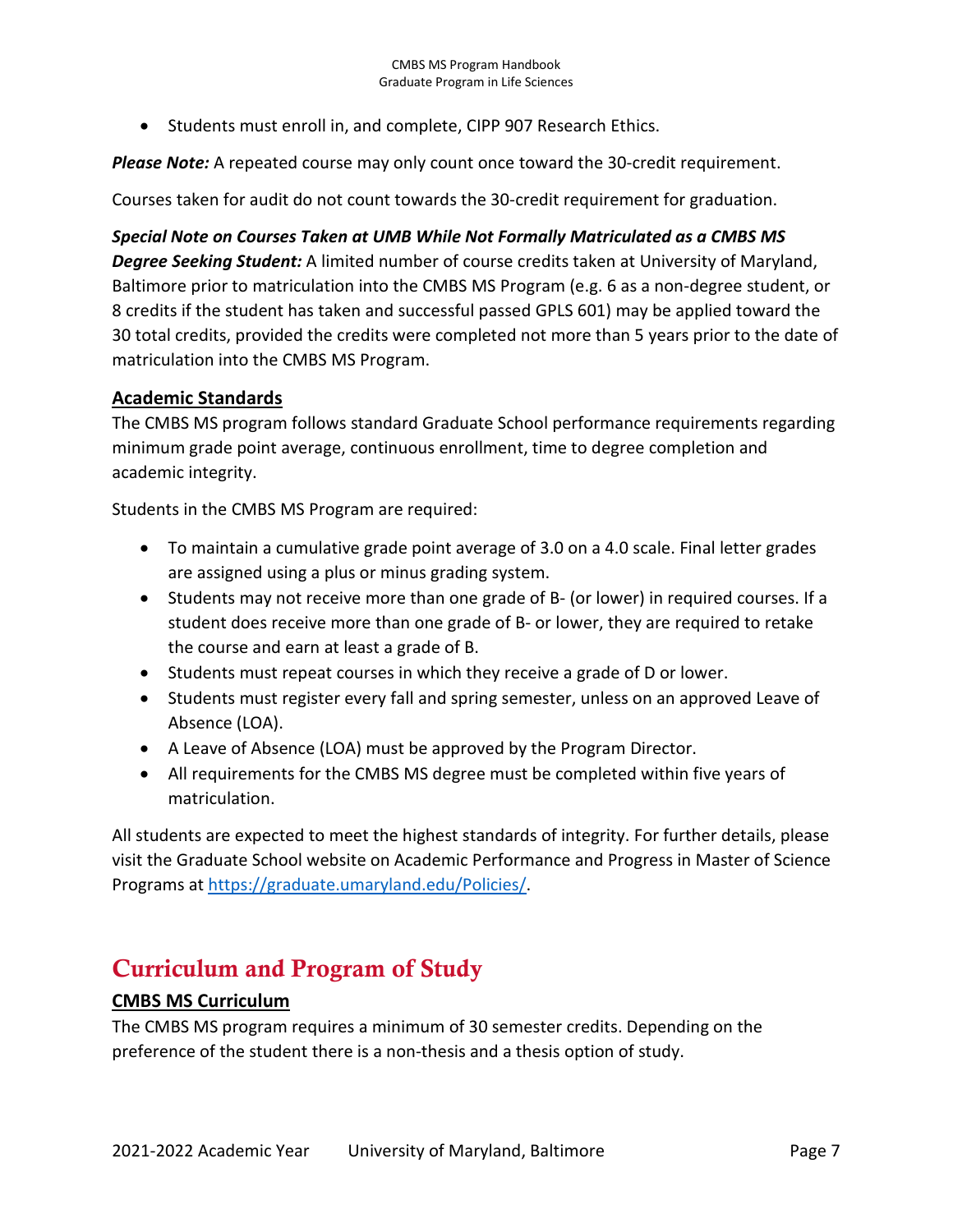#### Non-Thesis Option: Required Courses

The non-thesis option consists of a range of 14-19 credits in required courses that include laboratory rotations and focused course work. The remaining credits are to be fulfilled with elective courses approved by the Program Director, who serves as the non-thesis student's academic advisor. Each CMBS MS student will be provided an individualized Program of Study that will focus on their educational and professional goals.

| <b>Course Number</b>               | <b>Course Name</b>                                             | Credits   |
|------------------------------------|----------------------------------------------------------------|-----------|
| CIPP 907.01                        | <b>Research Ethics</b>                                         |           |
| <b>Choose one</b>                  |                                                                |           |
| GPLS 600.01                        | Cellular & Molecular Basis of Translational Research           | 5         |
| GPLS 601.01                        | Mechanisms in Biomedical Science (Core Course)                 | 8         |
| GPLS 609.05                        | Lab Rotations CMBS MS                                          | 6         |
|                                    | Option to take up to 9 credits with program director approval. |           |
| GPLS 630.01                        | <b>Fundamentals of Biostatistics</b>                           | 3         |
| <b>Choose one</b>                  |                                                                |           |
| GPLS 690.01                        | Current Topics in Vascular & Stem Cell Biology                 | 1         |
| GPLS 691.01                        | <b>Current Topics in Neuroscience</b>                          |           |
| GPLS 692.01                        | <b>Current Topics in Genome Biology</b>                        |           |
| <b>Total for Non-Thesis Option</b> |                                                                | $10 - 19$ |

#### Thesis Option: Required Courses

The thesis option is a research-based program in which the student selects a mentor and undertakes a research project culminating in a written thesis and public seminar. The thesis option consists of a range of 20-26 credits in required courses that include laboratory rotations and focused course work. The remaining credits are to be fulfilled with elective courses approved by the Program Director. Each CMBS MS student will be provided an individualized Program of Study that will focus on their educational and professional goals.

*Please Note:* Thesis students must be registered for at least 1 credit of course work in the final semester that they defend their thesis.

| <b>Course Number</b> | <b>Course Name</b>                                              | <b>Credits</b> |
|----------------------|-----------------------------------------------------------------|----------------|
| CIPP 907.01          | <b>Research Ethics</b>                                          |                |
| <b>Choose one</b>    |                                                                 |                |
| GPLS 600.01          | <b>Cellular &amp; Molecular Basis of Translational Research</b> | 5              |
| GPLS 601.01          | Mechanisms in Biomedical Science (Core Course)                  | 8              |
| GPLS 609.05          | Lab Rotations CMBS MS<br>$3 - 6$                                |                |
| GPLS 630.01          | <b>Fundamentals of Biostatistics</b>                            | 3              |
| <b>Choose one</b>    |                                                                 |                |
| GPLS 690.01          | Current Topics in Vascular & Stem Cell Biology                  |                |
| GPLS 691.01          | <b>Current Topics in Neuroscience</b>                           | 1              |
| GPLS 692.01          | <b>Current Topics in Genome Biology</b>                         |                |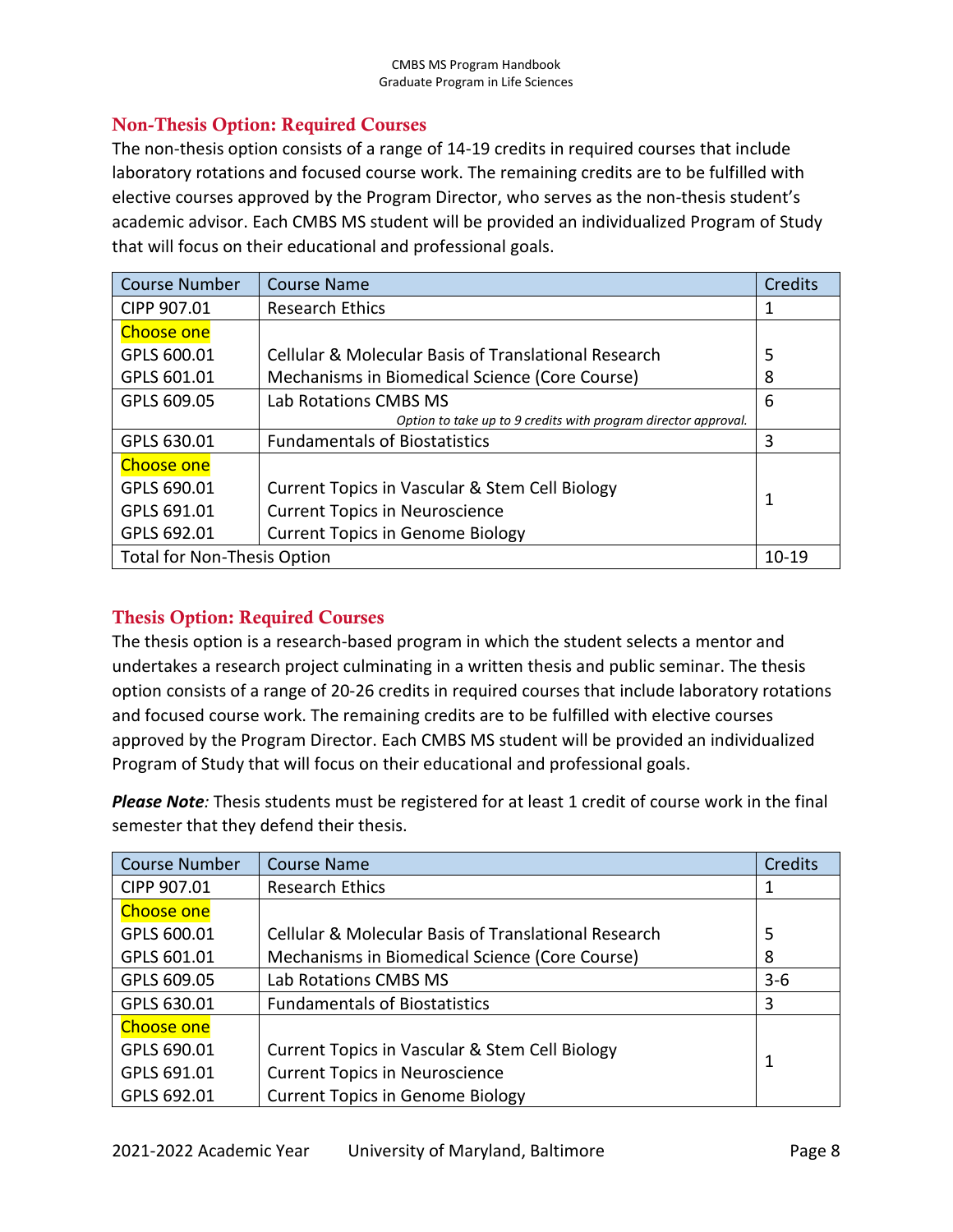| GPLS 799.01             | Master's Thesis Research                                       |       |
|-------------------------|----------------------------------------------------------------|-------|
|                         | Option to take up to 9 credits with program director approval. |       |
| Total for Thesis Option |                                                                | 19-25 |

#### Highly Suggested Courses

Courses that fall in this category are not required, but if offered students are highly encouraged to take them.

| Course Number | I Course Name                                            | Credits |
|---------------|----------------------------------------------------------|---------|
| N/A           | Summer Bridge (Summer Prior to Starting CMBS MS Program) |         |

#### Elective Courses

Elective options are listed below. All elective courses must be determined in conjunction with the Program Director, and courses that are not listed below will also require further approval.

| <b>Course Number</b> | <b>Course Name</b>                                             | Credits        |
|----------------------|----------------------------------------------------------------|----------------|
| <b>CIPP 932</b>      | Critical Issues in Health Care                                 | 3              |
| <b>DBMS 635</b>      | <b>Bacterial Genetics</b>                                      | 4              |
| <b>DBMS 636</b>      | Pharmacology of Anesthetic Drugs                               | 3              |
| <b>DBMS 643</b>      | The Neurobiology of Nociception and Pain                       | 3              |
| <b>FMED 610</b>      | <b>Forensic Toxicology Laboratory</b>                          | 3              |
| <b>FMED 710</b>      | <b>Forensic Pathology</b>                                      | 6              |
| <b>FMED 820</b>      | <b>Forensic Neuropathology</b>                                 | $\mathbf{1}$   |
| <b>GPLS 607</b>      | Principles of Pharmacology                                     | 3              |
| <b>GPLS 616</b>      | Molecular Mechanisms of Signal Transduction                    | 3              |
| <b>GPLS 620</b>      | Cellular Basis of Synaptic Physiology & Pharmacology           | 4              |
| <b>GPLS 623</b>      | <b>Molecular Toxicology</b>                                    | 3              |
| <b>GPLS 624</b>      | Oncopharmacology                                               | 3              |
| <b>GPLS 625</b>      | Ion Channels                                                   | $\overline{2}$ |
| <b>GPLS 641</b>      | Systems & Cognitive Neuroscience                               |                |
| <b>GPLS 642</b>      | Nociception, Pain, and Analgesia                               |                |
| <b>GPLS 645</b>      | Cell & Systems Physiology                                      | 3              |
| <b>GPLS 665</b>      | Cancer Biology: From Basic Research to the Clinic              | 3              |
| <b>GPLS 701</b>      | <b>Advanced Molecular Biology</b>                              | 3              |
| <b>GPLS 702</b>      | <b>Basic Immunology</b>                                        | 3              |
| <b>GPLS 704</b>      | <b>Principles of Virology</b>                                  | 3              |
| <b>GPLS 709</b>      | <b>Advanced Biochemistry</b><br>3                              |                |
| <b>GPLS 710</b>      | Principles of Microbial Pathogenesis<br>3                      |                |
| <b>GPLS 714</b>      | Muscle: Contractibility & Excitation-Contraction Coupling<br>3 |                |
| <b>GPLS 715</b>      | Muscle Cell Biology & Development                              | 3              |
| <b>GPLS 716</b>      | <b>Genomics &amp; Bioinformatics</b>                           | 3              |
| <b>GPLS 717</b>      | Genomics of Model Species and Humans                           | $\overline{2}$ |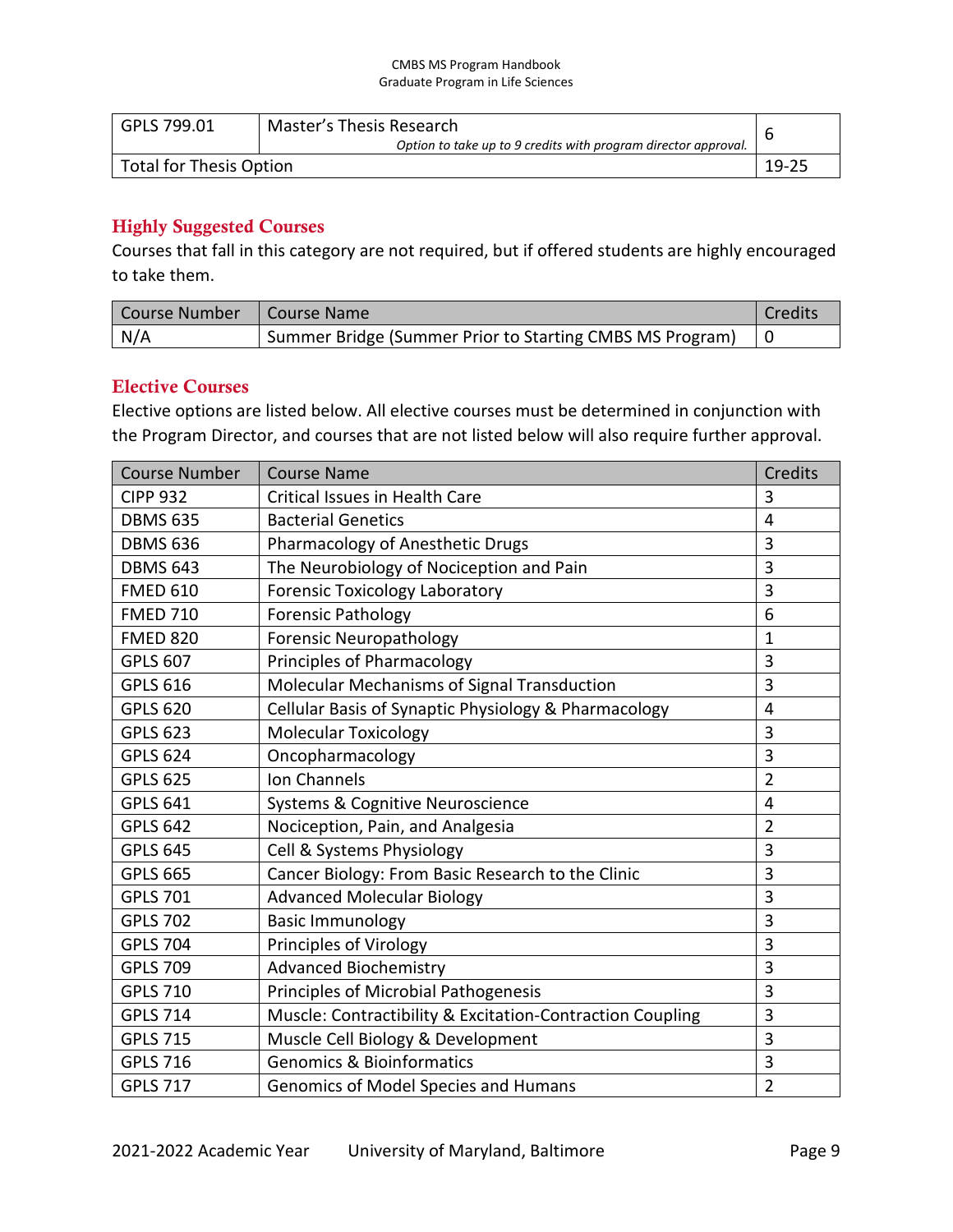| <b>GPLS 718</b> | <b>Programming for Bioinformatics</b>                             | $\overline{2}$ |
|-----------------|-------------------------------------------------------------------|----------------|
| <b>GPLS 721</b> | Microscopy Fundamentals and Modern Imaging Applications           | $\overline{2}$ |
| <b>GPLS 725</b> | <b>Advanced Microbial Pathogenesis</b>                            | 3              |
| <b>GPLS 750</b> | <b>Current Topics in Molecular Medicine</b>                       | $\overline{2}$ |
| <b>GPLS 769</b> | Advances in Immunology                                            | $\overline{2}$ |
| <b>GPLS 790</b> | <b>Advanced Cancer Biology</b>                                    | 3              |
| <b>HGEN 601</b> | <b>Human Genetics I</b>                                           | $\overline{4}$ |
| <b>MEDT 630</b> | Scientific and Technical Writing                                  | 3              |
| <b>MEDT 631</b> | Research Design                                                   | $\overline{2}$ |
| <b>MEDT 680</b> | Laboratory Management                                             | 3              |
| <b>MEDT 687</b> | Quality Control and Regulations in Laboratory Sciences            | $\overline{2}$ |
| <b>MHS 601</b>  | Introduction to Research Administration                           | 3              |
| MHS 602         | Legal and Ethical Issues for Health, Human Services, and Clinical | $\overline{2}$ |
|                 | Professionals                                                     |                |
| MHS 603         | <b>Science Writing Principles</b>                                 | 3              |
| <b>MHS 605</b>  | Perspectives on Global Health                                     | 3              |
| MHS 607         | Writing for Scholarly Journals                                    | 3              |
| MHS 613         | Research Implementation & Dissemination I                         | 3              |
| MHS 618         | Regulatory & Legal Issues in Research                             | 3              |
| <b>MHS 627</b>  | Writing for the Public                                            | 3              |
| <b>MHS 635</b>  | Grant and Contract Management in Research                         | 3              |
| <b>MHS 637</b>  | <b>Writing Proposals and Grants</b>                               | 3              |
| <b>PATH 602</b> | <b>Systemic Pathology</b>                                         | 3              |
| <b>PATH 603</b> | <b>General Pathology</b>                                          | 3              |
| PH 630          | Health Equity & Social Justice                                    | 3              |
| <b>PHAR 600</b> | Principles of Drug Discovery                                      | 3              |
| <b>PHAR 601</b> | Principles of Drug Development                                    | 3              |
| <b>PHAR 628</b> | <b>Bioanalytical and Pharmacological Methods</b>                  | 3              |
| <b>PHSR 610</b> | Pharmacy, Drugs & the Healthcare System                           | 3              |
| <b>TOXI 607</b> | <b>Forensic Toxicology</b>                                        | 3              |
| <b>TOXI 625</b> | <b>Aquatic Toxicology</b>                                         | 3              |

For course descriptions, faculty, meeting times and semester offered, please view the SURFS [http://www.umaryland.edu/surfs/.](http://www.umaryland.edu/surfs/)

#### <span id="page-13-0"></span>**Registration**

The Senior Academic Services Specialist will register all new incoming students for their first semester courses. After successful completion of the first semester, all students are responsible for their own registration, unless a Leave of Absence (LOA) has been approved.

#### The registration process is as follows:

1. Meet with Program Director and Senior Academic Services Specialist to discuss courses of interest and obtain approval.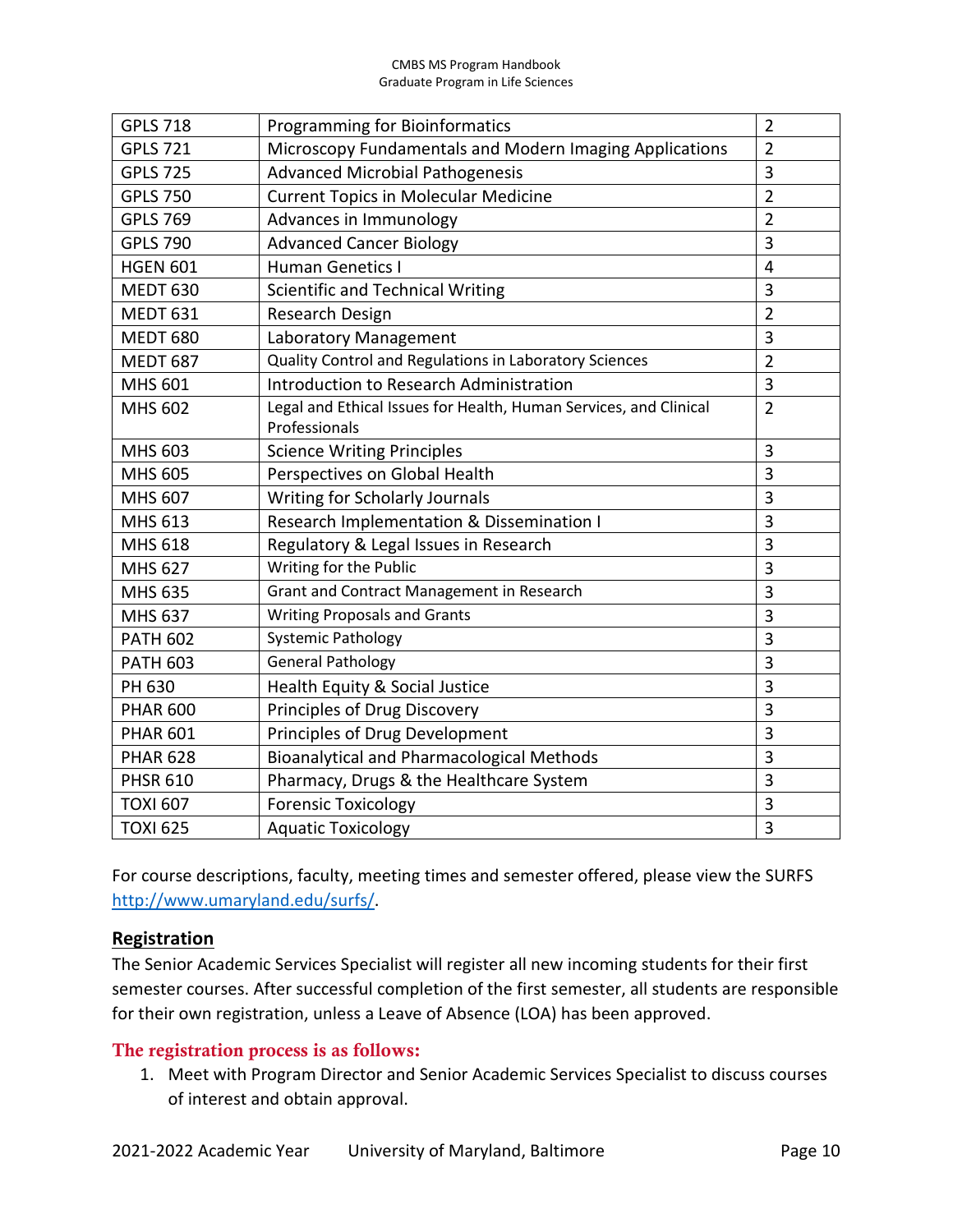- 2. Email list of approved courses to Senior Academic Services Specialist for final approval.
- 3. When the Senior Academic Services Specialist has unlocked the student's registration, the student will be notified via email.

Students must then login to SURFS to complete the registration process **at least 6 weeks** before the start of the semester. Instructions detailing this process will be emailed to the student's university email account.

*Please Note:* If there is a Hold of any nature on a student SURFS account, the student will not be able to register. All Holds must be resolved by the student. Instructions on how to contact the department that placed the Hold is provided to the student.

#### <span id="page-14-0"></span>**Seminars**

Students will be required to attend a minimum of four seminars each semester, and they will be required to do a half-page write up on the seminar they attended. Questions that should be considered while attending the seminar and during the write-up are:

- What did you learn from this seminar?
- What was the major conclusion?
- What experimental techniques were used?
- What did you think of the talk?

You will be asked for the date of the seminar, the name of the speaker, and if the information is readily available, the name of the sponsoring program or department. Please keep in mind that four seminars are the minimum, and students are able to attend as many seminars as they would like.

#### **Non-degree Coursework**

The non-degree status is for students seeking to enhance their knowledge by completing one or more graduate courses, but who are not pursuing a degree. Should the student subsequently be admitted to the program, there is no assurance that credits earned as a non-degree student will be transferred. In cases where the program does grant such a request, no more than 6 credits (or 8 credits if the student has taken GPLS 601) will transfer for the degree.

#### <span id="page-14-1"></span>**Changing a Schedule or Course Registration(s)**

Students must register for coursework each fall and spring semester to maintain eligibility for degree completion (registration is not required for summer or winter terms except under specific circumstances). Adjustments to course registrations should be made prior to the start of the semester and should be done in consultation with course instructors and/or Advisors and the Program Director. Following the start of the term, changes may only be made in accordance with stated Graduate School timetables. Further, students must file the necessary form(s) for registration changes with the appropriate university officials' signature(s) of approval before changes are complete or official.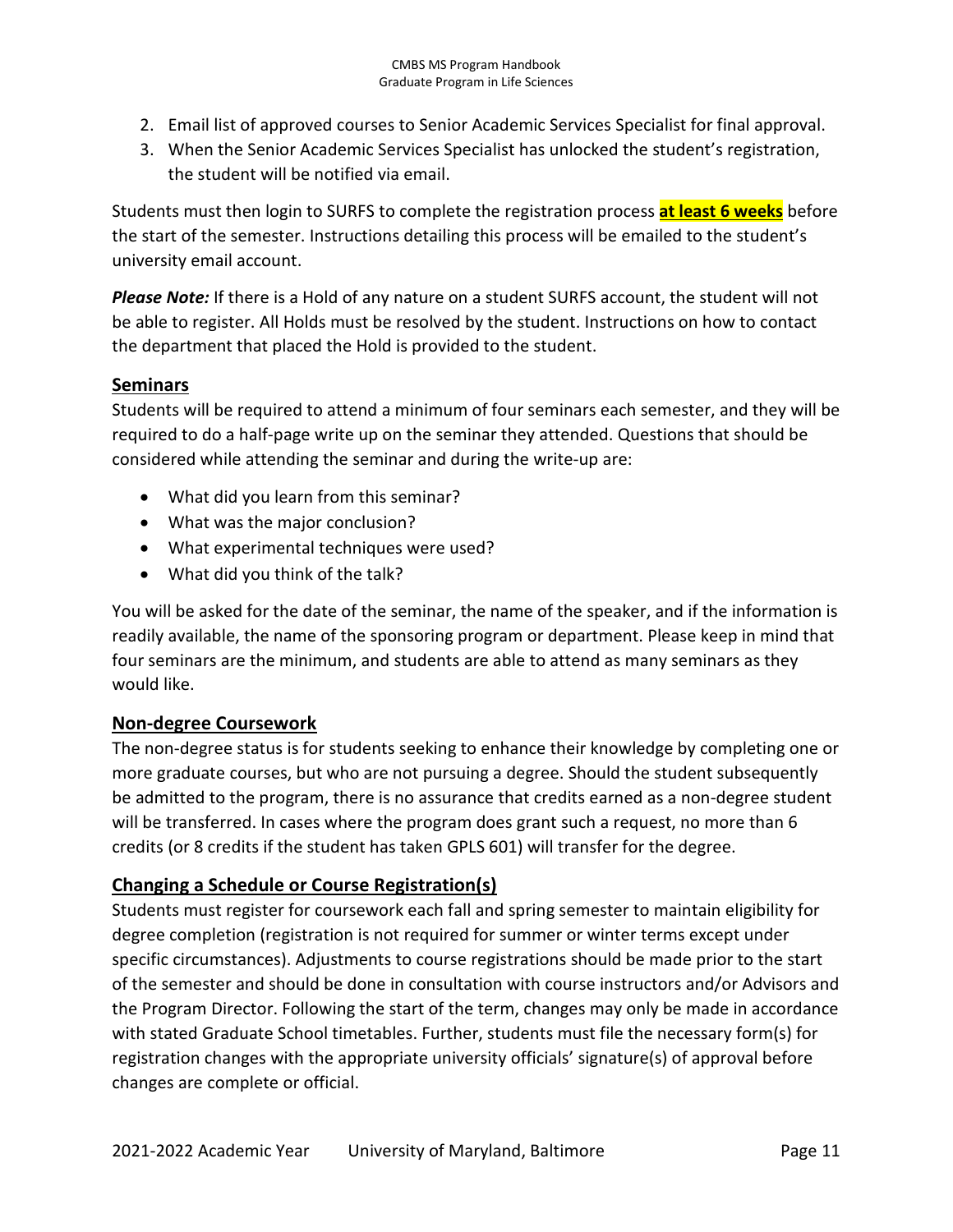#### Adding a Course

Week 1: Fall, spring or summer semester: Students may add course(s) through the end of Week 1 only. (Winter term: Students may add a course through the end of Day 2 only). Full refund will be given. Complete the *Change in Registration Request form* and obtain the necessary signatures.

#### Dropping a Course

Weeks  $2 - 3$ : Fall, spring or summer semester: Students may drop course(s) through the end of week 3 with proper approvals and with no notation on their transcript (winter term, through end of day 2). Partial (80%) or no refund will be given depending upon the Drop date. Complete the *Change in Registration Request form* and obtain the necessary signatures.

#### Withdrawing from a Course

Weeks  $4 - 8$ : Students may withdraw from a course(s) through the end of week 8 with instructor and advisor or Program Director approval. A notation of "W" will appear on the transcript. Withdrawn course(s) count as an attempt. No refund is given. Complete the *Change in Registration Request form* and obtain the necessary signatures.

Beginning the 9<sup>th</sup> week of the term (or from day 3 to end of winter term), students are not permitted to Drop or Withdraw from a course. The student must complete the course, negotiate/request an Incomplete, or request the instructor to grant a Withdraw Pass or Withdraw Fail (WP/WF). No refund is given. Complete the *Change in Registration Request form* and obtain the necessary signatures.

#### *Withdraw Pass/Withdraw Fail*

If a course withdrawal is approved beginning 9 weeks after the start of a fall or spring semester course or after the first two weeks of a summer course, the student will receive a withdrawal mark of "WP" or "WF" for each course attempted. A withdrawal mark of "WP" means that the student was passing the course at the time of withdrawal and a withdrawal mark of "WF" means the student was failing at the time of withdrawal. Each "WP" and "WF" mark will appear on the official transcript. "WP/WF" marks are not included in the calculation of semester, term or cumulative grade point averages. However, "WF" marks are included as course failures when determinations of academic probation or academic failure are made. There are no refunds for WP/WF marks. Completion of a signed, approved Course Withdrawal Request is required.

#### *Incomplete*

Incomplete grades ("I") are given under exceptional circumstance to a student who has made satisfactory progress in a course but, because of illness or other extenuating circumstances beyond their control, is unable to complete all the course requirements by the end of the semester. Students must complete coursework and faculty must assign a permanent letter grade within one year from the time the grade of I was issued. Incomplete grades not resolved within the designated timeframe will be converted to the grade of F. Students are ultimately responsible for completing coursework within the one-year period.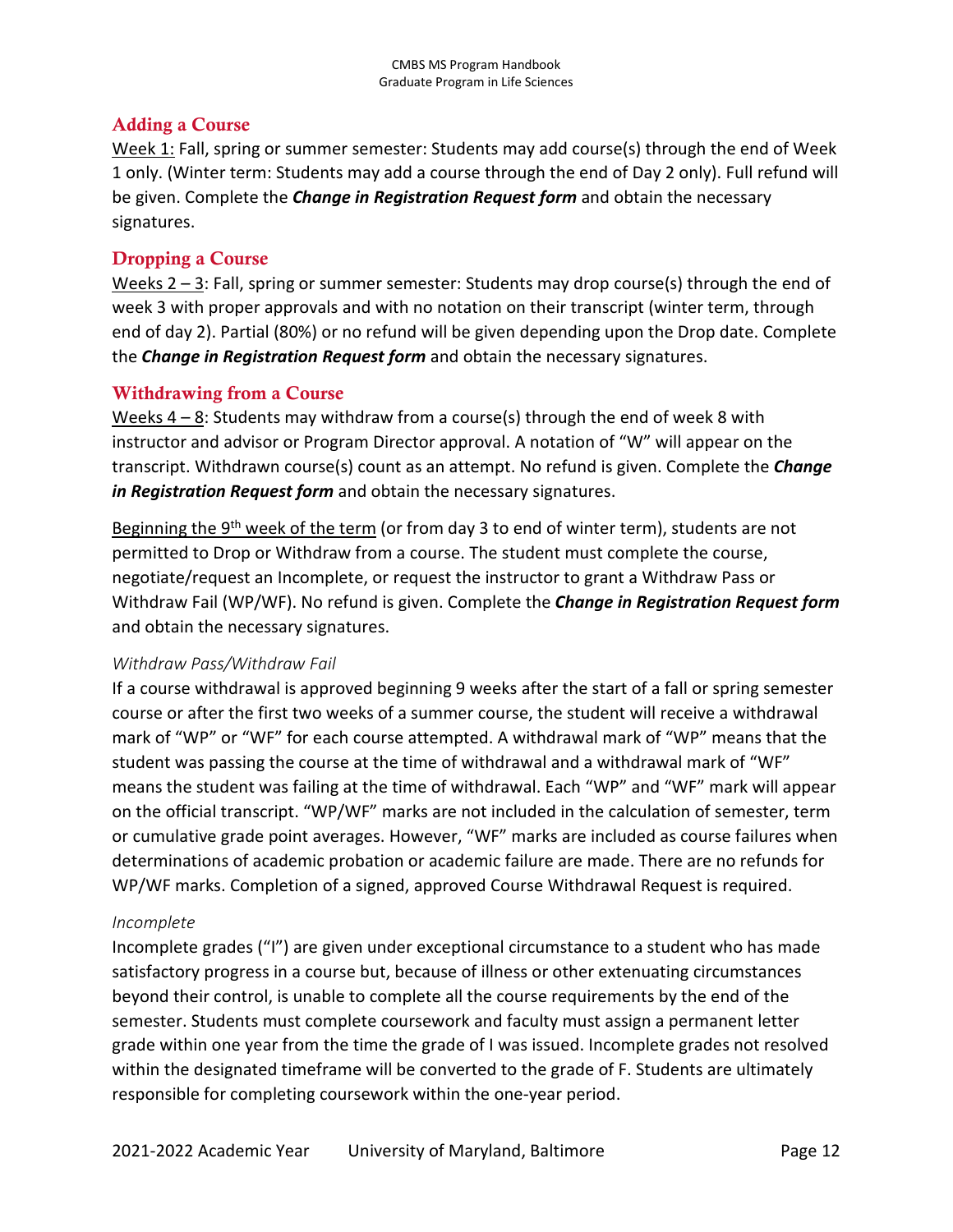All forms are located on the Graduate School website at [http://graduate.umaryland.edu/Forms/.](http://graduate.umaryland.edu/Forms/)

#### <span id="page-16-0"></span>**Waiving or Substituting Courses**

In exceptional circumstances, students may petition for a waiver or substitution of a required course if they can demonstrate and document that they have previously acquired the required course competencies. If a waiver or substitution is granted, 30 credits are still required for graduation. The documentation necessary to grant a waiver or substitution will require the name/title of the previous course(s), instructor(s), textbook(s), summary of course syllabus, and grade(s) received. In addition, waiving or substitution a required course me include an examination.

A request for a required course waiver/modification must be submitted early – at the start of the academic program, whether the student is enrolled on a full-time or part-time status.

If a student would like to request a waiver or substitution of a required course, please contact the CMBS MS Senior Academic Services Specialist to initiate the process.

#### <span id="page-16-1"></span>**Academic Policies and Procedures**

#### Cancellation of Registration – Withdrawal

Registered students compelled to leave the university before the start of a given term must file a letter of cancellation of registration with the Graduate School. Failure to file this letter and to obtain approval by the Graduate School will result in loss of refund. Once the semester begins students are subject to the other schedule adjustment guidelines, policies and procedures (Add/Drop, Withdrawing, etc.) cited above.

#### Leave of Absence

Students who wish to continue in a degree program, but cannot study in a specific semester or year, must take a Leave of Absence (LOA) with the approval of their Program Director and the Graduate School. Students must complete a *Leave of Absence Request form* and present it to their Program Director and to the Graduate School for approval.

The Graduate School notifies students of leave approvals and of the terms of re-enrollment. While there is no minimum number of times a student may request a leave of absence, leaves do not extend the time required to complete degree requirements. Completion of a signed, approved *Leave of Absence (LOA) Request form* is required.

All forms are located on the Graduate School website at [http://graduate.umaryland.edu/Forms/.](http://graduate.umaryland.edu/Forms/)

#### Academic Misconduct

Fabrication, falsification, plagiarism, cheating, improprieties of authorship, facilitating academic dishonesty or any other type of academic misconduct will not be tolerated. Students pursuing a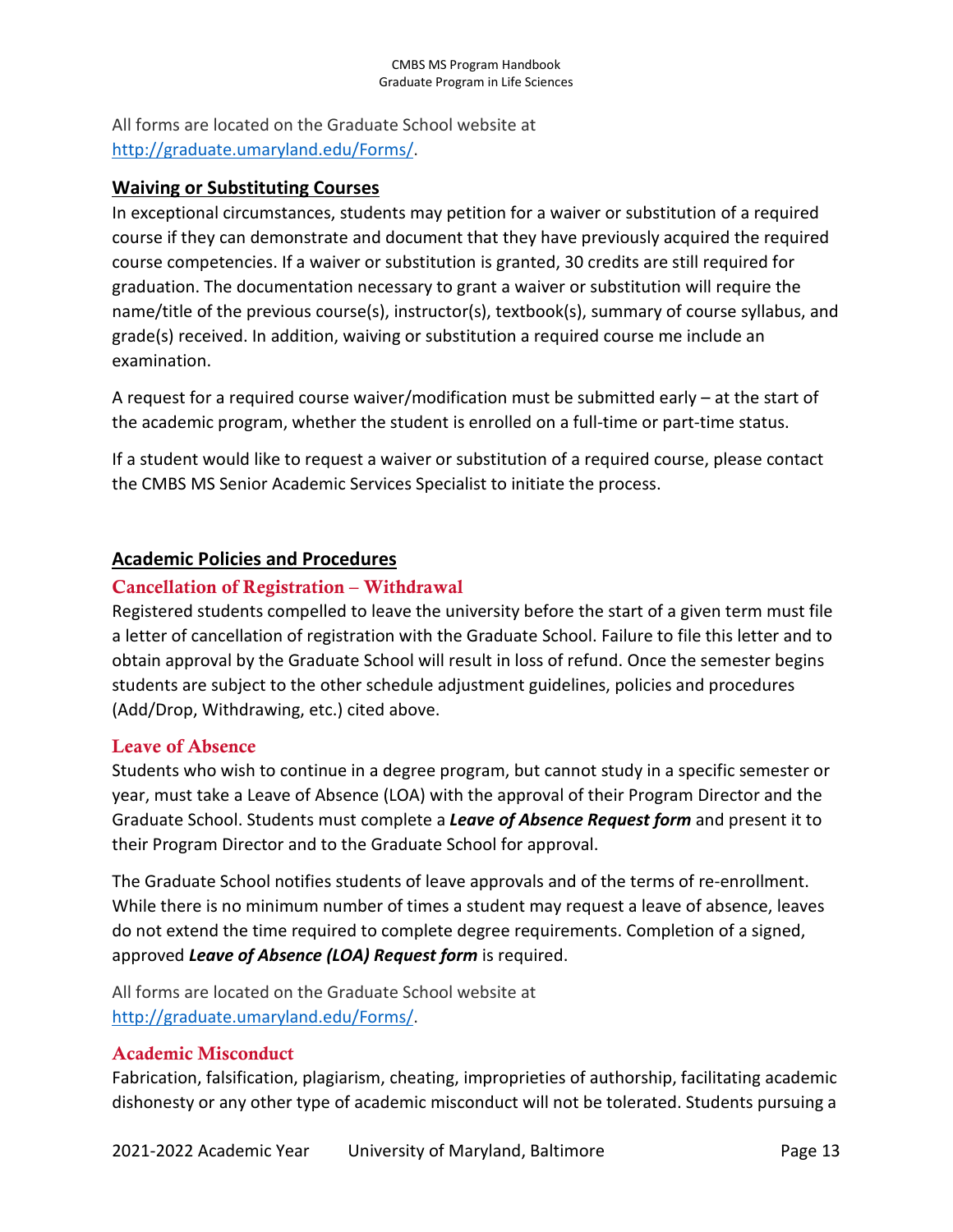CMBS MS are expected to maintain academic integrity and honesty at all times. Please refer to the Graduate School policies regarding academic misconduct at [http://www.graduate.umaryland.edu/policies/.](http://www.graduate.umaryland.edu/policies/)

#### Academic Dismissal

Students must have a cumulative average GPA of 3.0 to graduate. Any student finishing an academic semester with a GPA of less than 3.0 will be placed on academic probation and be required to submit a remediation plan to the Program Director and the Graduate School. The Graduate School may dismiss students whose average GPA is low enough that achieving a 3.0 is highly unlikely. CMBS MS students will not be dismissed for grades of B- or below in the Core Course, unless the semester GPA is significantly lower than 3.0 and it is unlikely the student will recover.

#### Course Grade Appeal Procedure

The Graduate School provides students with a mechanism for reviewing course grades alleged to be arbitrary or capricious. If a student receives a grade that they feel does not reflect performance in the course, please review the Graduate School policies listed at [http://www.graduate.umaryland.edu/policies/.](http://www.graduate.umaryland.edu/policies/)

#### Ombuds Committee

The Ombuds Committee was created by the Graduate School for resolving disagreements between a graduate student and the graduate program with they are enrolled. The CMBS MS program encourages students to use the mediation services of the Ombuds Committee if they become involved in a dispute that cannot be successfully resolved at the program level. A stepby-step list of procedures for utilizing the Ombuds Committee can be found at [http://www.graduate.umaryland.edu/policies.](http://www.graduate.umaryland.edu/policies)

#### Appeal of Academic Dismissal

The CMBS MS program abides by Graduate School policies for appeal of academic dismissal, which can be found a[t http://www.graduate.umaryland.edu/policies/.](http://www.graduate.umaryland.edu/policies/)

## <span id="page-17-0"></span>Laboratory Rotations

Research rotations provide students with opportunities to 1) learn how to function and flourish in a research setting; 2) learn a specific skill (e.g., laboratory technique, statistical method) necessary for thesis or continued lab work.

#### <span id="page-17-1"></span>**Expectations and Opportunities**

Rotations are a time of learning and growth, and the more time and energy students put into them, the more they will learn in terms of new knowledge and expanding research and career opportunities. During the rotation(s), students will work on projects that are mutually beneficial to the mentor and student.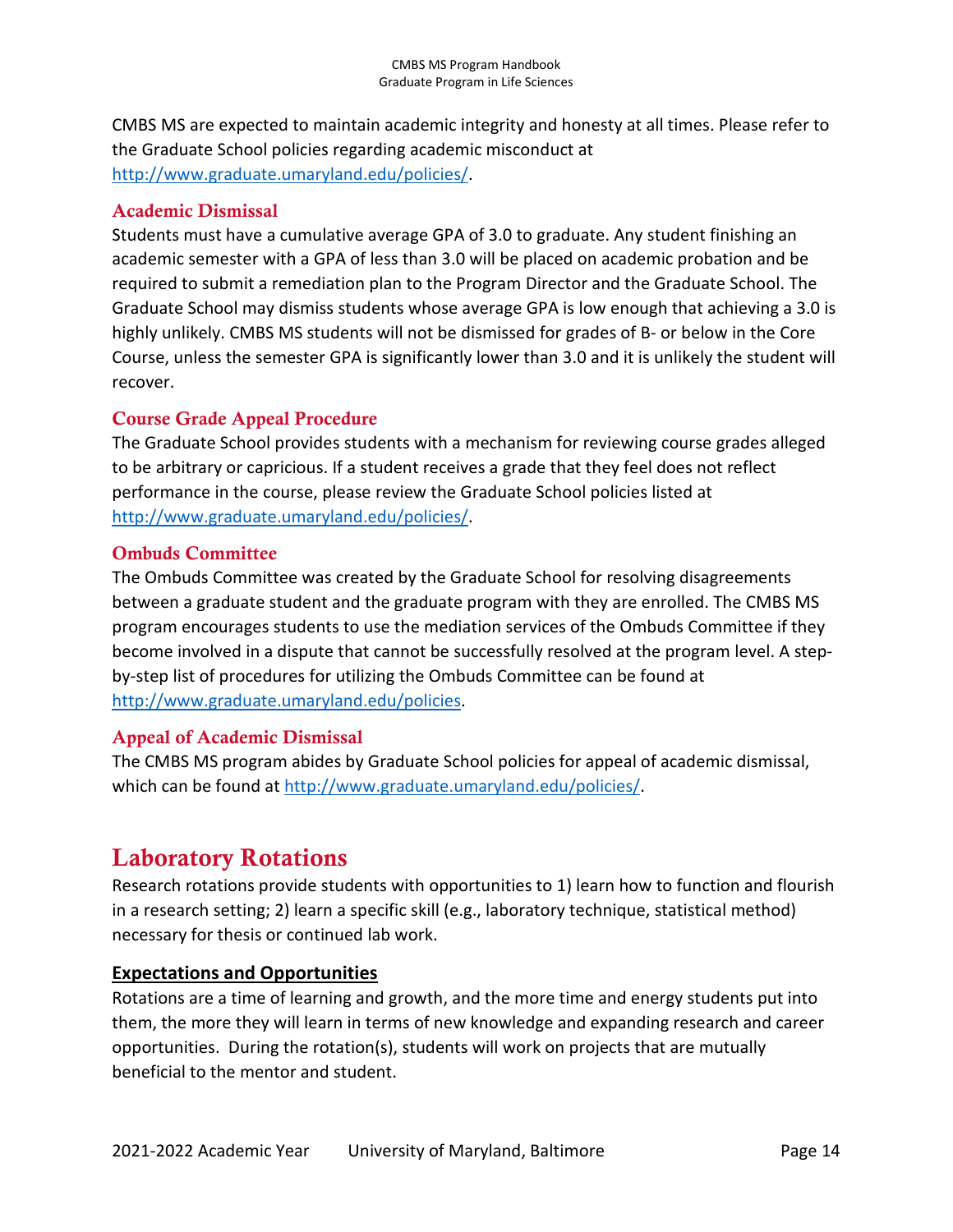To maximize the benefits of a rotation(s) it is suggested that students:

- 1) Agree upon a project and expectations with their mentor at the outset.
- 2) Pay careful attention to what is going on in the research setting regarding their specific project and in general.
- 3) Work hard.
- 4) Work independently and collaboratively.
- 5) Ask questions when help is needed.
- 6) Review readings that have been recommended and/or assigned by the mentor, and those obtained through literature searches.

Maintain **regular** and **consistent** communication with the mentor to discuss any challenges and outcomes that may occur while engaged in research.

#### <span id="page-18-0"></span>**Selection Process**

The rotation selection process is discussed in collaboration between the student and the Program Director. Students that have already identified their area of interest are encouraged to reach out directly with one or more potential mentors. Students who do not yet have a preferred research area should continue working with the Program Director prior to reaching out potential mentors.

#### <span id="page-18-1"></span>**Forms & Processes**

Fillable electronic lab rotation forms are located at

<http://lifesciences.umaryland.edu/CMBS/Student-Resources/> and samples of the forms are shown i[n Appendix C: Lab Rotation Forms.](#page-34-0) Every Lab Rotation requires three forms to be submitted to the Senior Academic Services Specialist at various points throughout each rotation:

#### 1) *CMBS Lab Rotation Proposal Form*

This form is to be completed by the student with input and collaboration from the mentor. The form is reviewed and signed by the mentor and Program Director, before submitting the signed form to the Senior Academic Services Specialist and **prior** to starting the rotation.

#### 2) *CMBS Lab Rotation Completion Form*

Upon completion of the lab rotation, the student completes this form which provides a synopsis of the lab experience. The form is reviewed and signed by the Program Director, before submitting the signed form to the Senior Academic Services Specialist. Form must be submitted within 10 days of completing the lab rotation.

```
3) CMBS Lab Rotation Evaluation & Grade Form
The mentor is required to complete an evaluation of the work performed by the
```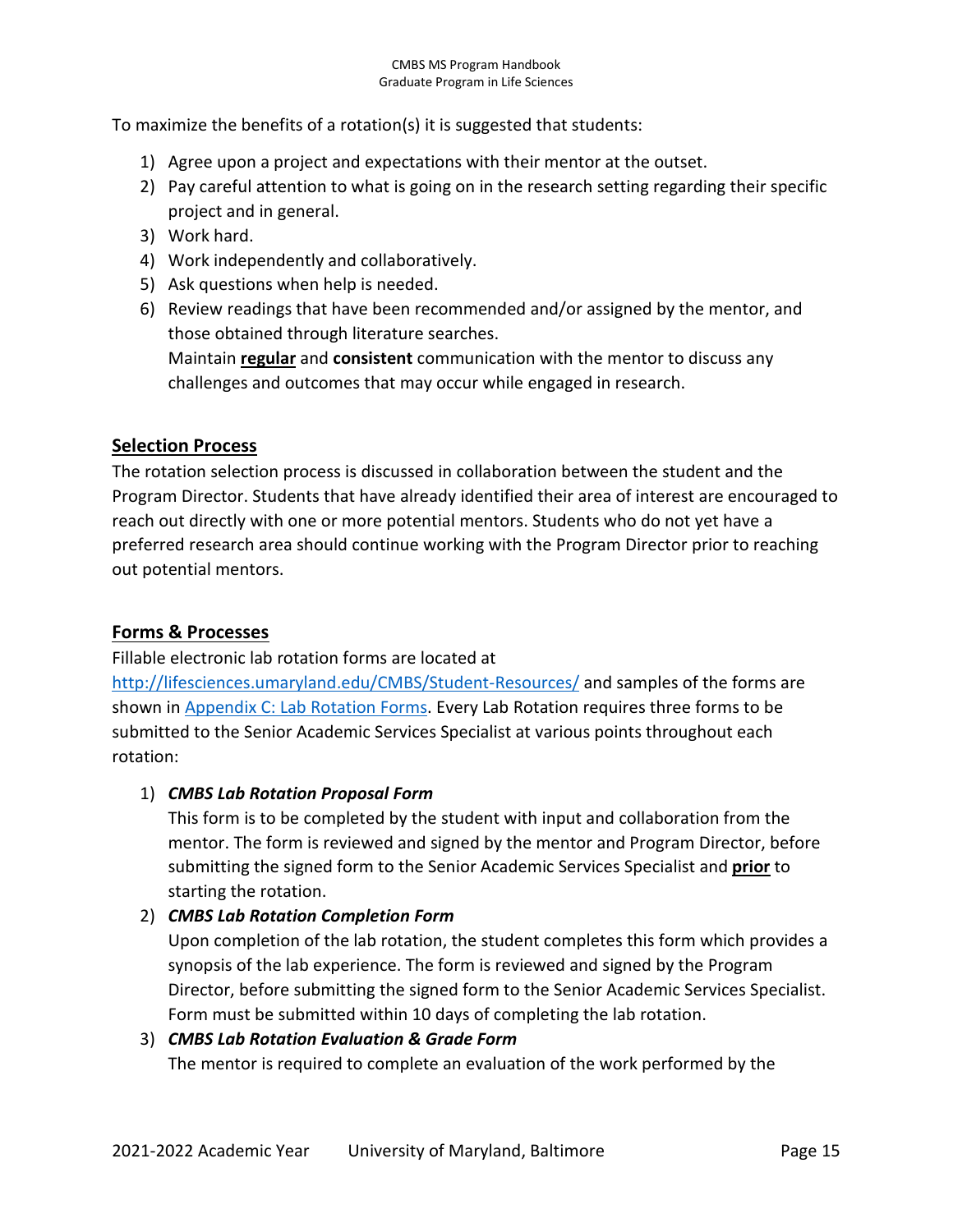student, for the student to receive credit. Once the form is completed, the mentor will submit the form to the Senior Academic Services Specialist.

A visual of the overall lab rotation process is shown below. Samples of the lab rotation forms to be completed are in Appendix D.



#### <span id="page-19-0"></span>**Responsibilities of the Lab Rotation**

#### Environmental Health and Safety – Lab Safety Training

All students (full-time and part-time) working in a laboratory are required to attend initial laboratory safety training and maintain annual training. For more information on the training and a schedule of sessions, please visit the EHS site [http://www.umaryland.edu/ehs/training/.](http://www.umaryland.edu/ehs/training/)

#### Lab Notebooks

All students should adhere to the 'Good Laboratory Practice' or GLP guidelines when keeping a lab notebook. These guidelines are designed to ensure that all lab work is conducted under carefully controlled conditions, which means that the standardized and validated procedures will provide reliable, reproducible, and traceable data. For information on how to keep a GPLS lab notebook, please refer to the following for additional information on how to maintain an appropriate lab notebook [https://www.training.nih.gov/assets/Lab\\_Notebook\\_508\\_\(new\).pdf.](https://www.training.nih.gov/assets/Lab_Notebook_508_(new).pdf)

#### **Student**

The student is expected to take an active part in the lab rotation and research opportunities. This is important, as it also prepares students for acquiring skills needed to obtain a job or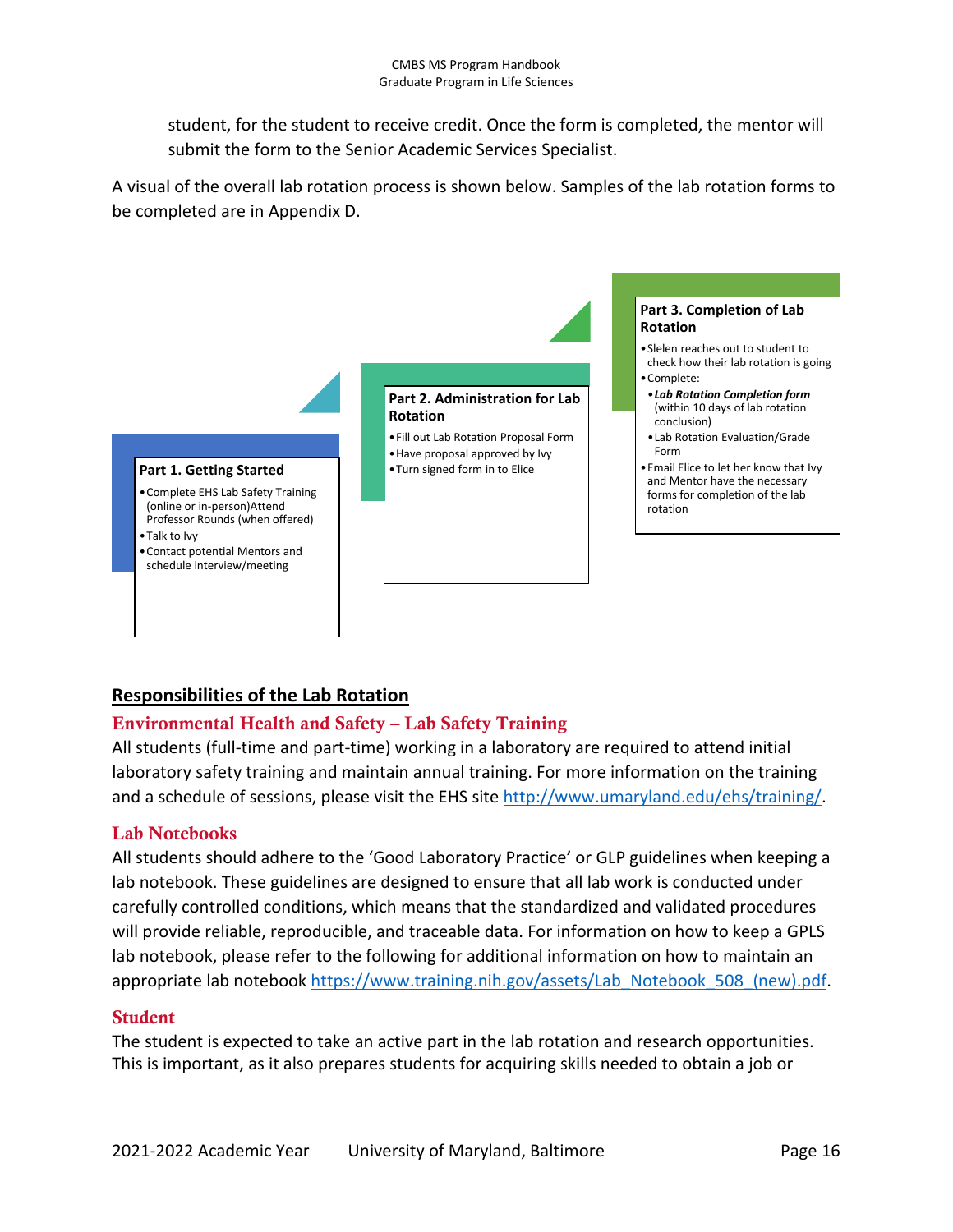further academic advancement upon graduation. Finally, students should have a high level of professionalism when communicating with the mentors and colleagues during the lab rotation.

During the lab rotation, the student needs to be in regular contact with the mentor and in some cases, the Program Director. It is also necessary to inform the Senior Academic Services Specialist regarding any plans or concerns a student has for securing a lab rotation.

#### Mentor

The mentor supervises the student's progress in completing all goals, objectives, and associated activities throughout the lab rotation. In addition, the mentor should be available to meet with the student on a regular basis and, when necessary, advise the Program Director of any problems that arise. The mentor is required to submit an evaluation and grade of the student's performance upon completion of the lab rotation.

## <span id="page-20-0"></span>Thesis

A master's thesis is a piece of original scholarship written under the direction of a faculty advisor. Theses are like doctoral dissertations but are generally shorter and more narrowly focused. Though theses do not have to be published, students should aim for their work to be publishable as a single research article.

#### <span id="page-20-1"></span>**Requirements**

The CMBS MS thesis is a graduation requirement for students that have elected the Thesis option for their program of study. Students must make this decision no later than the end of the Spring Semester of their first year as a full-time student. It is preferable that students make the decision around the middle of the spring semester of their first year to ensure that they have enough time to complete the milestones outlined in this section.

Students that have elected the thesis option are required to enroll in GPLS 799.01 Master's Thesis Research for 6 credits. Students will work with their thesis advisor to choose a course of study that forms a coherent structure and provides advanced expertise in the chosen area of emphasis.

#### Graduate Research Conference (GRC)

The GRC creates a unique and dynamic setting that facilitates the efficient exchange of information and ideas across a wide variety of scientific disciplines via oral or poster presentations. The annual event is held in the spring semester, around mid-term, and additional information is posted to the Graduate School website at [https://www.graduate.umaryland.edu/gsa/Graduate-Research-Conference/.](https://www.graduate.umaryland.edu/gsa/Graduate-Research-Conference/)

#### <span id="page-20-2"></span>**Mentor**

Students choosing to pursue the thesis option will select a research mentor. The mentor will guide all aspects of the research program, assist in course selection, and advise the student in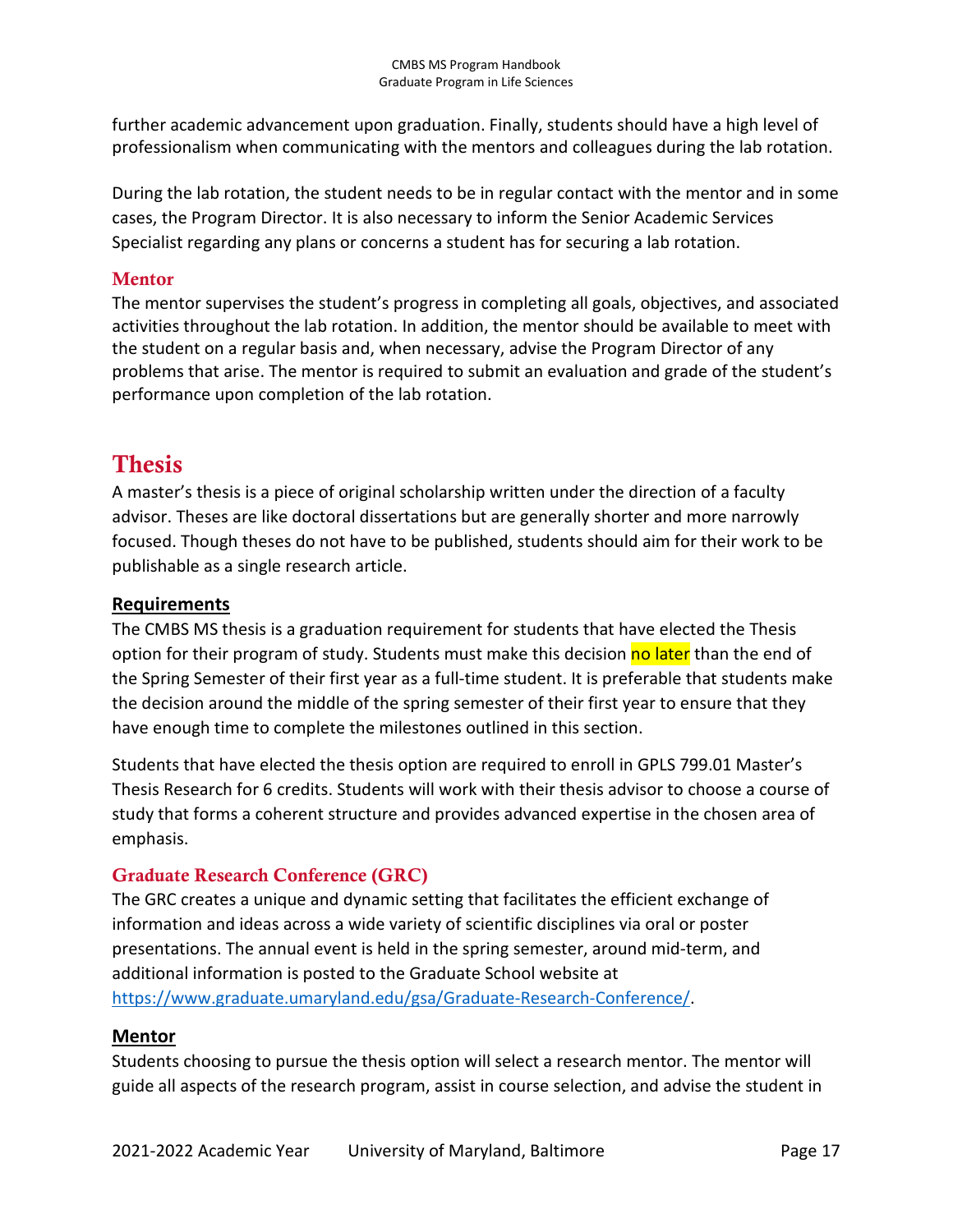their thesis preparation and presentation. The Program Director will advise the student as needed, in addition to approving all necessary paperwork that must be submitted by the student.

Mentors may be selected throughout the University and must be a member of the Graduate Faculty. The Program Director is recognized by the University as the student's academic advisor, so in rare cases off-campus mentors may be chosen. In this case, the student should arrange to have the mentor's CV forwarded to the Program Director for approval.

The GPILS website is a great resource for a researching potential mentors [http://lifesciences.umaryland.edu/about/Faculty--Staff/Graduate-Program-Faculty/.](http://lifesciences.umaryland.edu/about/Faculty--Staff/Graduate-Program-Faculty/) It is **strongly** recommended that students begin the process of identifying a thesis mentor in their first semester and arrange a laboratory rotation for the start of their second semester.

#### <span id="page-21-0"></span>**Thesis Project**

The research undertaken as part of the thesis is guided by the thesis mentor and the student. In most cases, the mentor will provide substantial input into the project goals and design. It is important that the student and mentor design a project that is consistent with the time frame of the CMBS MS degree, i.e., 2-3 semesters or 6 months of dedicated research time.

#### <span id="page-21-1"></span>**Thesis Committee**

The thesis committee should consist of a minimum of 3 members, though 4 members are recommended, including the thesis mentor. At least one member of the committee must be a regular member of the Graduate Faculty, all faculty are listed on the Graduate School website at [https://www.graduate.umaryland.edu/About/Faculty-and-Staff/Graduate-Faculty/.](https://www.graduate.umaryland.edu/About/Faculty-and-Staff/Graduate-Faculty/)

The committee should be selected as early as possible and certainly as soon as a potential thesis project has been selected. Committee members should be selected by the student and the thesis mentor, who are able to assist the student in aspects of their thesis research. The names of the thesis committee should be forwarded to the Program Director as soon as available by submitting the *MS Thesis Committee Approval form*. It is recommended that the student's mentor may be the Thesis Committee Chair, though this is not required. Please confirm with the Program Director that this will be approved. Once the committee has been approved by the program director, the committee approval is to formally be filed with the Graduate School using the *Nomination or Members for the Final Master's Examination Committee* form, located at [https://www.graduate.umaryland.edu/Forms/.](https://www.graduate.umaryland.edu/Forms/)

It is expected that the student will meet with the committee at least once to evaluate progress and provide advice and input. Though more meetings may be scheduled as needed.

#### <span id="page-21-2"></span>**Thesis Proposal**

The CMBS MS program requires that students write and present to their committee, a short proposal of the thesis research. Thesis proposals should be similar to a grant proposal, and should include the following clearly stated items: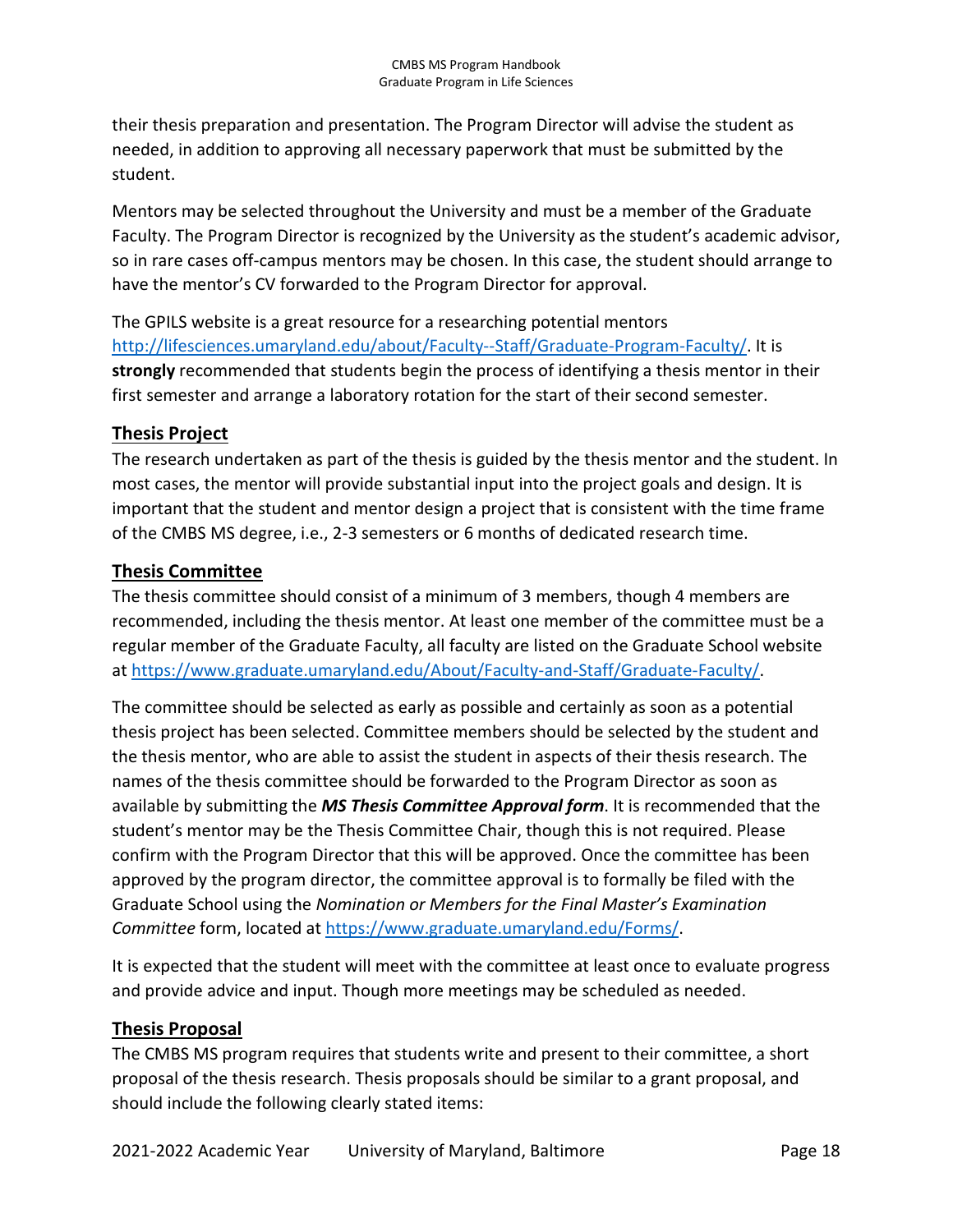- 1) Proposed thesis title
- 2) Scope of research
- 3) Hypothesis
- 4) Research aim(s)
- 5) Methods
- 6) Preliminary results as appropriate

The thesis proposal should be filed with the Senior Academic Services Specialist, Program Director and thesis committee.

#### <span id="page-22-0"></span>**Thesis Requirements**

The thesis does not have a specified length or page requirement. Theses are to be in the format of a research article, and are to include:

- Title
- Table of contents
- Introduction
- Materials and methods
- Results
- Discussion
- References/bibliography
- Acknowledgements (optional)

The final written document should be complete and follow the guidelines set forth by the Graduate School using the Thesis and Dissertation Style Guide

[https://www.graduate.umaryland.edu/Current-Students/Information-for-Graduating-](https://www.graduate.umaryland.edu/Current-Students/Information-for-Graduating-Students/)

[Students/.](https://www.graduate.umaryland.edu/Current-Students/Information-for-Graduating-Students/) CMBS MS theses are filed electronically, although it is appropriate to provide the mentor and members of the thesis committee a bound hard copy.

A finished draft of the thesis should be provided to the committee at least 4 weeks before the scheduled seminar. The committee will determine if the thesis is defensible and provide feedback and suggestions for the final written document. If the thesis is deemed indefensible, the student must address the issues raised by the committee before moving forward on the thesis.

#### <span id="page-22-1"></span>**Final Exam**

The final exam consists of a public seminar and a closed oral exam.

#### Public Seminar

The public seminar should be scheduled upon confirmation by the committee that the thesis is defensible and publicized through the Program Director. CMBS MS thesis seminars are about 40 minutes in length, followed by questions from the audience.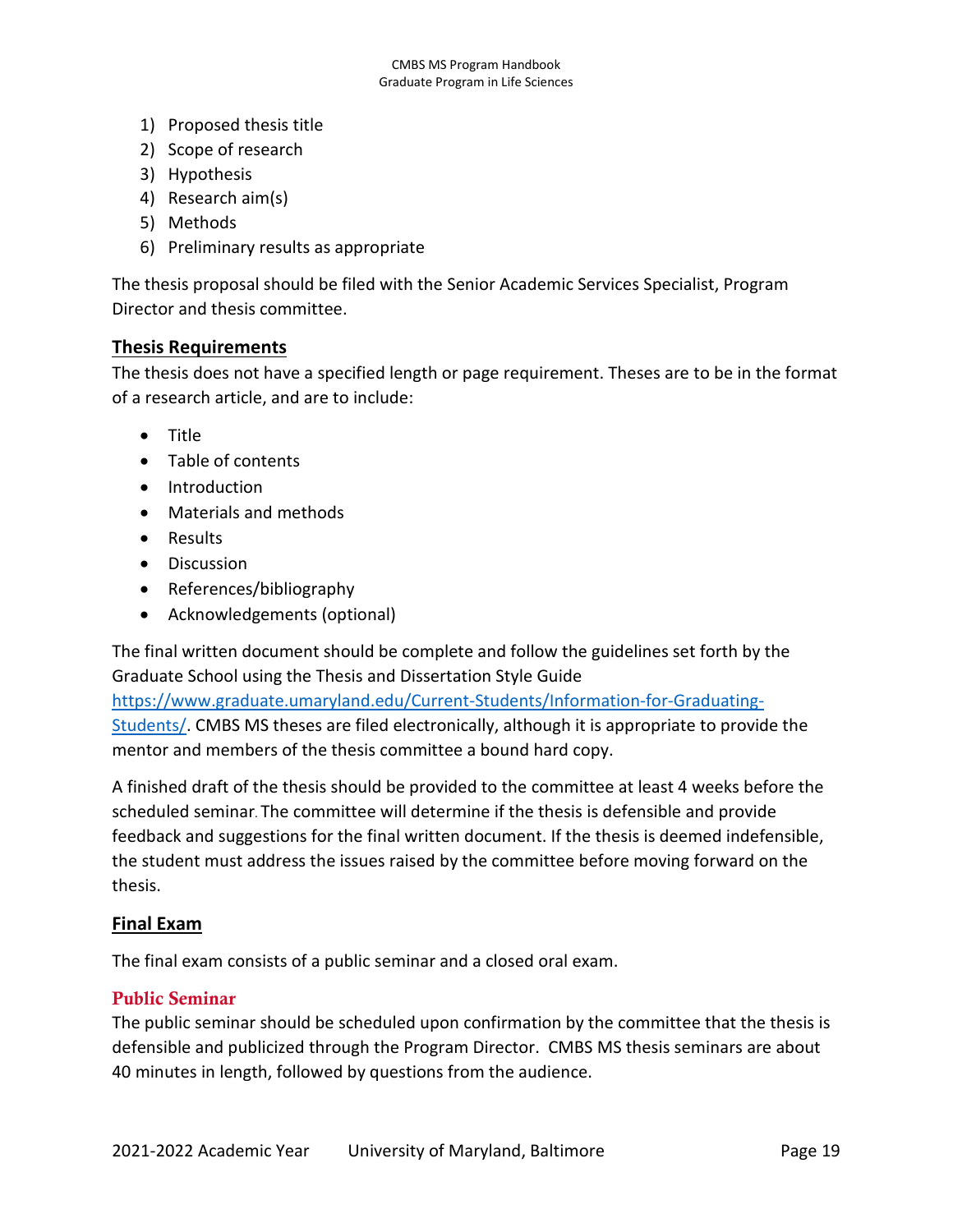#### Oral Exam

The oral exam is closed to the public and includes only the thesis committee. One member of the committee will be assigned as the Dean's representative and be responsible for communicating the results of the final exam to the graduate school, as well as serving as the chair of the committee. The oral exam should not exceed 2 hours in length, and specific guidelines for all aspects of MS theses exams are provided at

<https://www.graduate.umaryland.edu/Forms/> under the heading Graduation and Degree Certification Forms.

#### <span id="page-23-0"></span>**Thesis Defense and Examination Process**

The Thesis Defense and Examination is the culmination of the student's work in the MS program. The Defense and Examination should follow the standard order/procedure:

- 1) The Mentor should introduce their student to the Thesis Committee and the audience.
- 2) The Thesis Committee Chair should then take over managing the meeting by explaining the process of the defense and examination:
	- a. Public portion The student will present their thesis and upon completion of the presentation the floor will be opened to questions from the audience
	- b. Private portion The audience will be excused, and the private portion of the examination will begin
- 3) Student gives their presentation (no more than 30 minutes in length).
- 4) Thesis Committee chair closes the public session and excuses the audience so that the closed portion may begin.
- 5) After the examination, the student will step out of the room. The Thesis Committee confers, votes and determines the outcome.
- 6) Student is then asked to return to the room and is given the outcome.
- 7) *Report of the Examining Committee on Master's Thesis form* is completed and signed by all parties.
- 8) Student turns the completed form in to the Senior Academic Services Specialist (Elice García-Baca). The form is then submitted to the Graduate School.

#### <span id="page-23-1"></span>**Final Approved Thesis**

Upon successful defense, a copy of the final thesis is to be submitted to the Program Director and the Senior Academic Services Specialist at the same time as the submission to the UMB Graduate School ProQuest ETD Administrator [https://secure.etdadmin.com/cgi](https://secure.etdadmin.com/cgi-bin/school?siteId=153)[bin/school?siteId=153.](https://secure.etdadmin.com/cgi-bin/school?siteId=153)

## <span id="page-23-2"></span>**Graduation**

At the beginning of the semester during which a student plans to graduate, the student should consult the Graduate School Academic Calendar and deadlines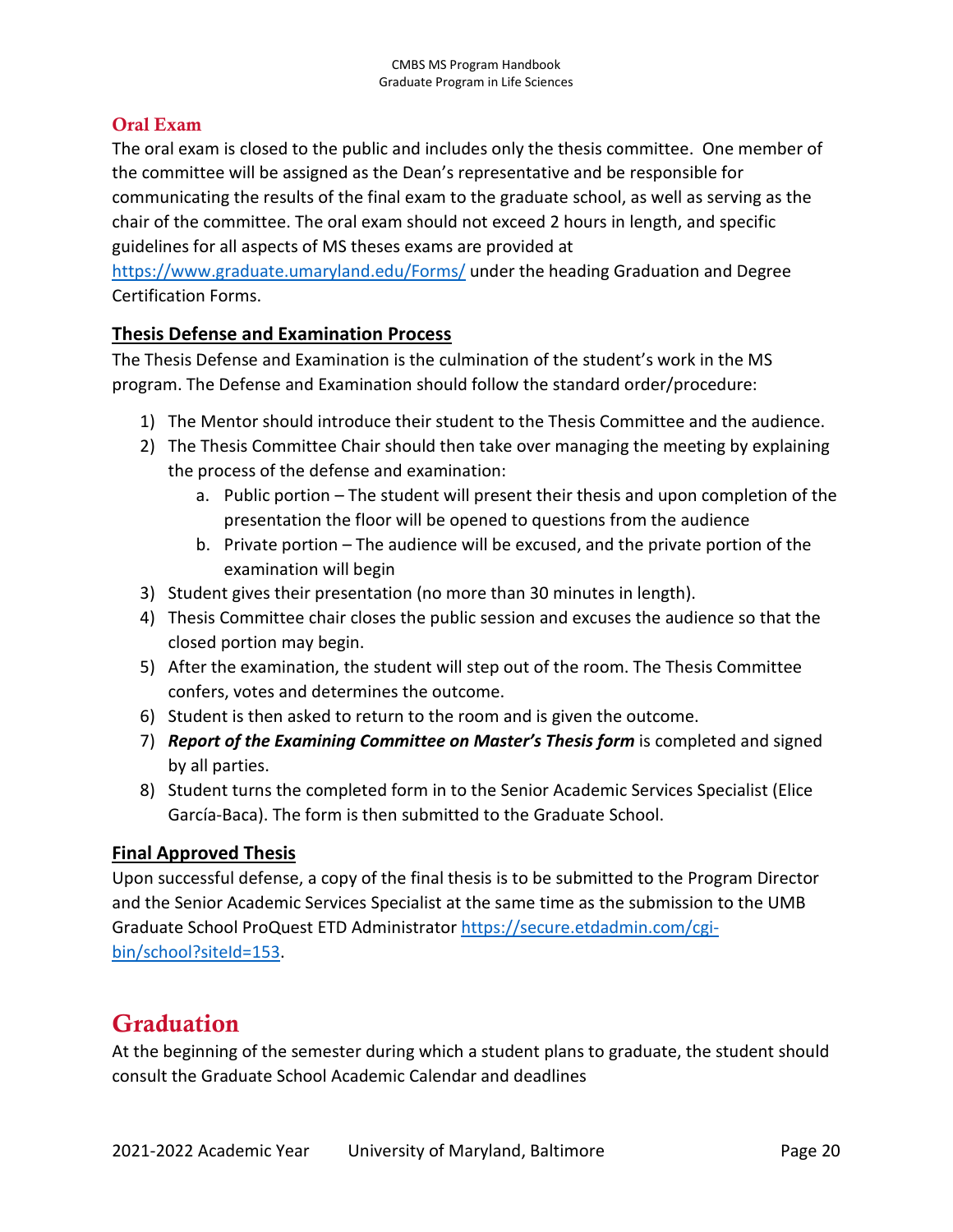<http://www.graduate.umaryland.edu/Current-Students/Academic-Calendar-and-Deadlines/> as well as<http://www.graduate.umaryland.edu/Forms/> for the current forms and deadlines.

The CMBS program also has a Pre-Graduation Checklist that needs to be completed before submitting final paperwork to the Graduate School for completion of degree. A sample of the checklist is shown in Appendix D.

*Please Note:* students must be registered for at least one credit in the semester during which they plan to graduate, including summer and winter semesters.

If a student misses the application for graduation, they will have to wait until the next graduation cycle. No exceptions.

## <span id="page-24-0"></span>Finances

Tuition and fee information can be located at

[http://www.umaryland.edu/financialservices/student-accounting/tuition-and-fees-by-school/.](http://www.umaryland.edu/financialservices/student-accounting/tuition-and-fees-by-school/) The CMBS MS program does not offer stipends, scholarships, or assistantships. Faculty mentors ARE NOT required to provide payment for MS students in their laboratories. You must make this clear when approaching faculty members in pursuit of a lab rotation or thesis research with them. You may be eligible for financial assistance and should consult the UMB Office of Financial Aid at<http://www.umaryland.edu/fin/> for additional information.

For student employment opportunities, please refer to

<https://www.umaryland.edu/fin/student-employment/> for more information. In specific circumstances, students may be employed on campus as, for example, laboratory technicians.

## <span id="page-24-1"></span>International Students

The Office of International Services will assist international students with document processing and facilitate visa services and support. Additional information may be obtained at [https://www.umaryland.edu/ois/.](https://www.umaryland.edu/ois/) International student support may also be obtained from [https://www.umaryland.edu/services/international-services/.](https://www.umaryland.edu/services/international-services/)

## <span id="page-24-2"></span>Applying to GPILS PhD Programs

The CMBS program does not transfer students into GPILS PhD programs. Rather, students must submit a complete application with all required documentation, including application fee by the scheduled deadlines. To be eligible to apply to any of the GPILS PhD programs, MS students must achieve a grade of B or better in GPLS 601 Mechanisms in Biomedical Sciences (Core Course).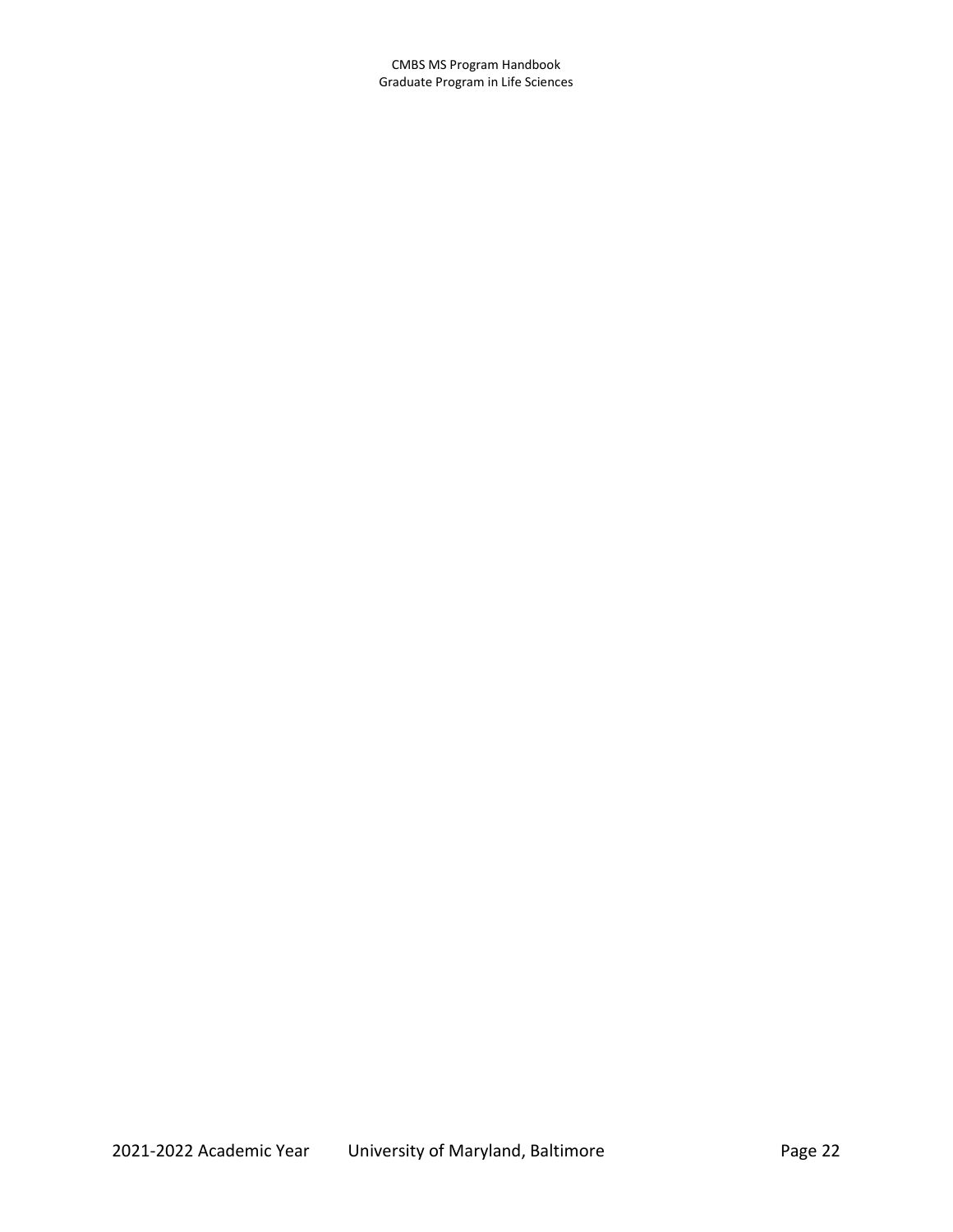## Appendix A: Timeline for CMBS MS Degree Completion

This is the timeline and detailed listing of individual components of the MS program.

<span id="page-26-0"></span>

| Year 1: Summer, Fall, Spring Semesters               |                     |                                                                                                                                                                                                                                                                                                                                                                                                                                                                                                                                |  |
|------------------------------------------------------|---------------------|--------------------------------------------------------------------------------------------------------------------------------------------------------------------------------------------------------------------------------------------------------------------------------------------------------------------------------------------------------------------------------------------------------------------------------------------------------------------------------------------------------------------------------|--|
| <b>MS Timeline</b>                                   | Step towards degree | Actions to be taken                                                                                                                                                                                                                                                                                                                                                                                                                                                                                                            |  |
|                                                      | Coursework          | Meet with Program Director prior to starting Summer Bridge.<br>$\overline{\phantom{0}}$<br>Academic Services Specialist will register you for summer lab rotation.                                                                                                                                                                                                                                                                                                                                                             |  |
| <b>Summer Semester:</b><br>Year 1<br><b>Optional</b> | Lab Rotation        | Meet with potential mentors for lab rotation.<br>Complete and submit <i>lab rotation proposal form</i> to Program Director & Academic Services<br>Specialist.<br>Participate and engage in lab rotation for 8 weeks.<br>Submit lab rotation completion form to Academic Services Specialist.<br>$\qquad \qquad -$<br>Lab Rotation Mentor submits lab rotation evaluation and letter grade form to Academic Services<br>$\qquad \qquad -$<br>Specialist.                                                                        |  |
|                                                      | Coursework          | Meet with Program Director & Academic Services Specialist prior to semester registration<br>deadline.<br>Academic Services Specialist will register you for fall classes.<br>If MS students are registered for full 8-credit Core Course, they are NOT allowed to have a lab<br>$\overline{\phantom{m}}$<br>rotation. They are however, required to attend Professor Rounds lunches.                                                                                                                                           |  |
| <b>Fall Semester:</b><br>Year 1                      | Lab Rotations       | Attend Professor Rounds for Lunch<br>Meet with potential lab rotation mentors.<br>$\qquad \qquad -$<br>Complete and submit <i>lab rotation proposal form</i> to Program Director & Academic Services<br>Specialist.<br>Participate and engage in lab rotation for 8-10 weeks.<br>Submit lab rotation completion form to Academic Services Specialist.<br>$\overline{\phantom{0}}$<br>Lab Rotation Mentor submits lab rotation evaluation and letter grade form to Academic Services<br>$\overline{\phantom{m}}$<br>Specialist. |  |
| <b>Spring Semester:</b><br>Year 1                    | Coursework          | Meet with Program Director & Academic Services Specialist prior to semester registration<br>deadline.<br>Academic Services Specialist to unlock registration after course approval from Program Director.<br>Log in to SURFS and enroll in courses.<br>$\qquad \qquad -$                                                                                                                                                                                                                                                       |  |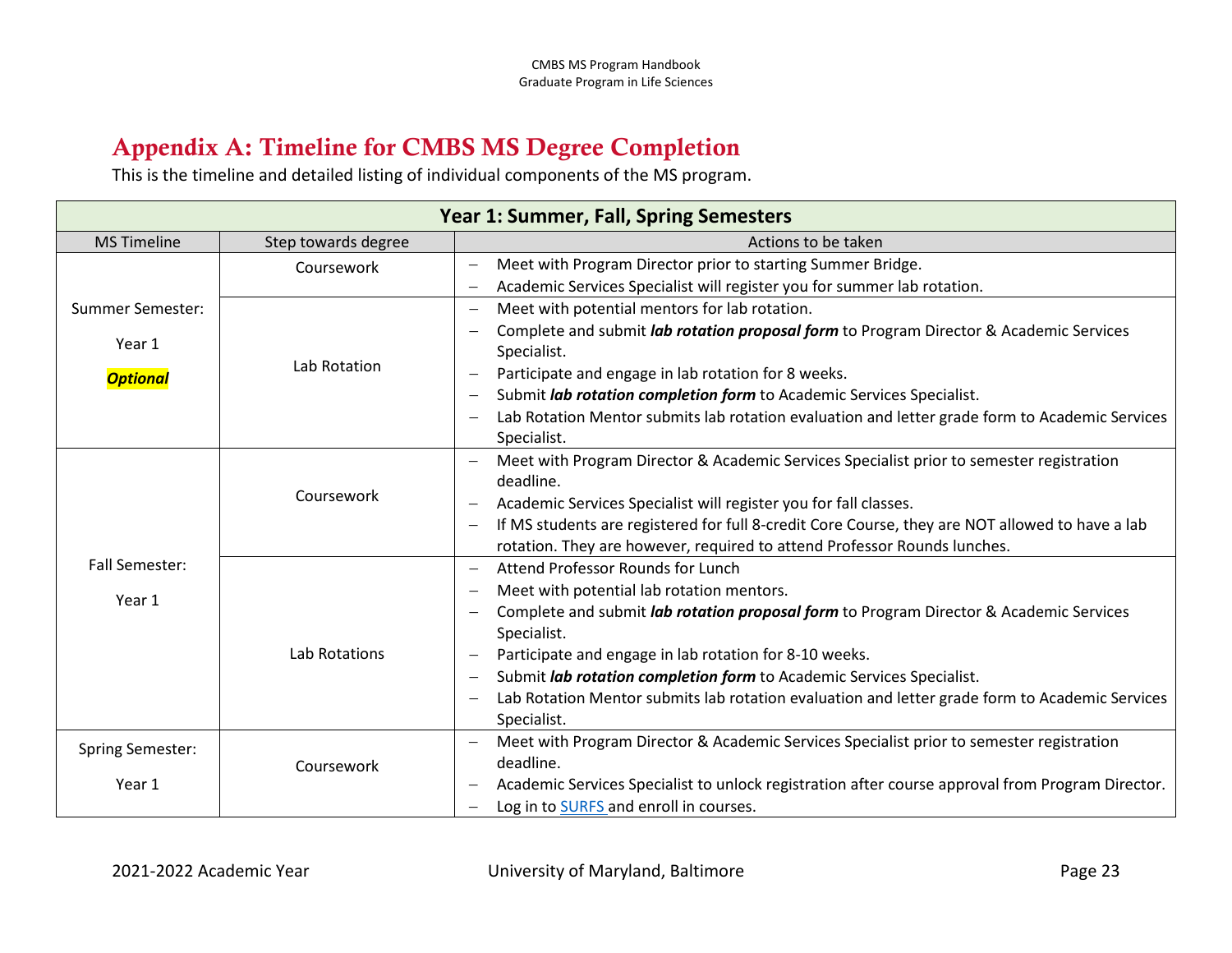|                                          | Lab Rotations<br>Professional/Career<br>Development | Meet with potential lab rotation mentors.<br>Complete and submit lab rotation proposal form to Academic Services Specialist.<br>Participate and engage in lab rotation for 8-10 weeks.<br>Submit lab rotation completion form to Academic Services Specialist.<br>Lab Rotation Mentor submits lab rotation evaluation and letter grade form to Academic Services<br>Specialist.<br>Attend professional/career development sessions offered. |
|------------------------------------------|-----------------------------------------------------|---------------------------------------------------------------------------------------------------------------------------------------------------------------------------------------------------------------------------------------------------------------------------------------------------------------------------------------------------------------------------------------------------------------------------------------------|
| <b>Spring Semester:</b><br>End of Year 1 | Mentor/Lab Selection                                | Decision is to be made whether student is doing a Thesis or continuing as a Non-Thesis student.<br>Select a mentor/lab.<br>Confirm that mentor has time to support MS Thesis research.<br>$\overline{\phantom{m}}$<br>Inform Program Director & Academic Specialist of your mentor choice.                                                                                                                                                  |
|                                          |                                                     | <b>Start work on MS thesis</b>                                                                                                                                                                                                                                                                                                                                                                                                              |

|                           |                          | <b>Year 2: Summer, Fall, Spring Semesters</b>                                                                                                                                                                                                                                                                                                                                                                                                                                                                                                                                                                      |
|---------------------------|--------------------------|--------------------------------------------------------------------------------------------------------------------------------------------------------------------------------------------------------------------------------------------------------------------------------------------------------------------------------------------------------------------------------------------------------------------------------------------------------------------------------------------------------------------------------------------------------------------------------------------------------------------|
| <b>MS Timeline</b>        | Step towards degree      | <b>Actions to be taken</b>                                                                                                                                                                                                                                                                                                                                                                                                                                                                                                                                                                                         |
| Summer Semester:          | Lab Rotations            | Meet with potential lab rotation mentors.<br>Complete and submit lab rotation proposal form to Academic Services Specialist.<br>Participate and engage in lab rotation for 8-10 weeks.<br>Submit lab rotation completion form to Academic Services Specialist.<br>$\overline{\phantom{0}}$<br>Lab Rotation Mentor submits lab rotation evaluation and letter grade form to Academic Services<br>Specialist.                                                                                                                                                                                                        |
| Year 2<br><b>Optional</b> | Master's Thesis Research | Discuss potential thesis committee members with mentor.<br>Ask desired committee members to serve, confirm availability and inform them of required<br>committee meetings:<br>Thesis proposal and other meetings as needed<br>$\circ$<br>Thesis defense<br>$\circ$<br>Complete Master's Thesis Committee Member Approval Form obtain Mentor & Program<br>Director signature. Submit completed form to Academic Services Specialist.<br>Academic Services Specialist sends Mentor the MS Thesis Mentor Agreement.<br>Engage in thesis research for the semester, and consistently check-in with Mentor on progress. |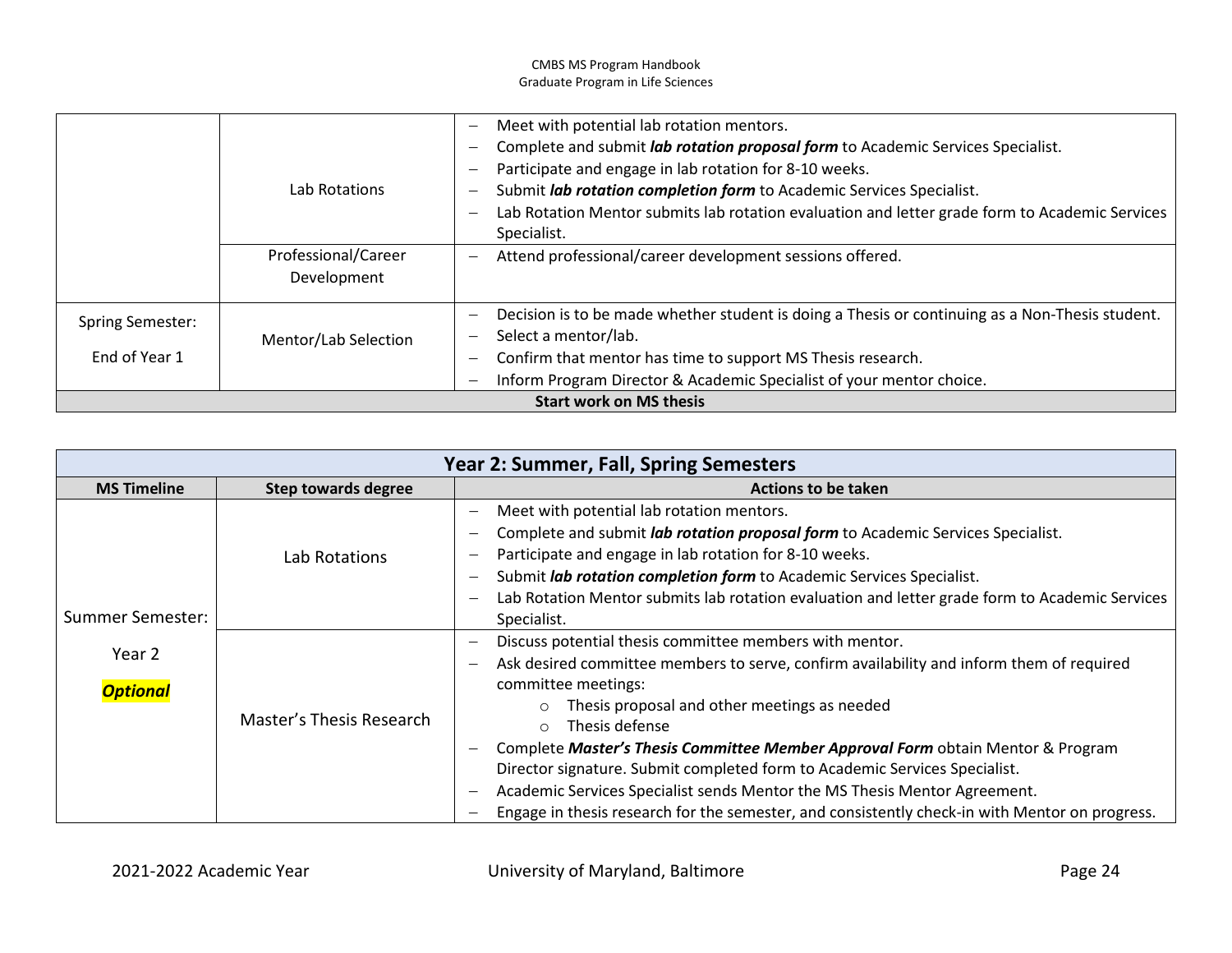|  | Thesis Mentor submits letter grade to Academic Services Specialist. |
|--|---------------------------------------------------------------------|
|  |                                                                     |

|                                 |                             | <b>Year 2: Fall &amp; Spring Semesters</b>                                                                                                                                                                                                                                                                                                                                                                                                                                                                                                                                                                                                                                                                     |
|---------------------------------|-----------------------------|----------------------------------------------------------------------------------------------------------------------------------------------------------------------------------------------------------------------------------------------------------------------------------------------------------------------------------------------------------------------------------------------------------------------------------------------------------------------------------------------------------------------------------------------------------------------------------------------------------------------------------------------------------------------------------------------------------------|
| <b>MS Timeline</b>              | <b>Steps toward degree</b>  | <b>Actions to be taken</b>                                                                                                                                                                                                                                                                                                                                                                                                                                                                                                                                                                                                                                                                                     |
|                                 | Coursework                  | Meet with Program Director & Academic Services Specialist prior to semester registration<br>deadline.<br>Academic Services Specialist to unlock registration after course approval from Program Director.<br>Log in to SURFS and enroll in courses.                                                                                                                                                                                                                                                                                                                                                                                                                                                            |
|                                 | Lab Rotations               | Meet with potential lab rotation mentors.<br>Complete and submit lab rotation proposal form to Academic Services Specialist.<br>Participate and engage in lab rotation for 8-10 weeks.<br>$\overline{\phantom{0}}$<br>Submit lab rotation completion form to Academic Services Specialist.<br>Lab Rotation Mentor submits lab rotation evaluation and letter grade form to Academic Services<br>$\overline{\phantom{0}}$<br>Specialist.                                                                                                                                                                                                                                                                        |
| <b>Fall Semester:</b><br>Year 2 | Master's Thesis Research    | Discuss potential thesis committee members with mentor.<br>Ask desired committee members to serve, confirm availability and inform them of required<br>committee meetings:<br>Thesis proposal and other meetings as needed<br>Thesis defense<br>$\bigcirc$<br>Complete Master's Thesis Committee Member Approval Form, obtain Mentor & Program<br>Director signature. Submit completed form to Academic Services Specialist.<br>Academic Services Specialist sends Mentor the MS Thesis Mentor Agreement.<br>$\overline{\phantom{0}}$<br>Engage in thesis research for the semester, and consistently check-in with Mentor on progress.<br>Thesis Mentor submits letter grade to Academic Services Specialist. |
|                                 | Master's Thesis<br>Proposal | Schedule Thesis Proposal meeting with your thesis committee. Once a date is determined, let<br>$\qquad \qquad -$<br>Academic Services Specialist know the date, time and location.<br>Complete the Master's Thesis Proposal Approval Form prior to thesis proposal form.<br>Propose thesis to Thesis Committee, and obtain:<br>Approval to move forward in research<br>Signatures on the Master's Thesis Proposal Approval Form<br>Submit completed Master's Thesis Proposal Approval Form to Program Director & Academic                                                                                                                                                                                      |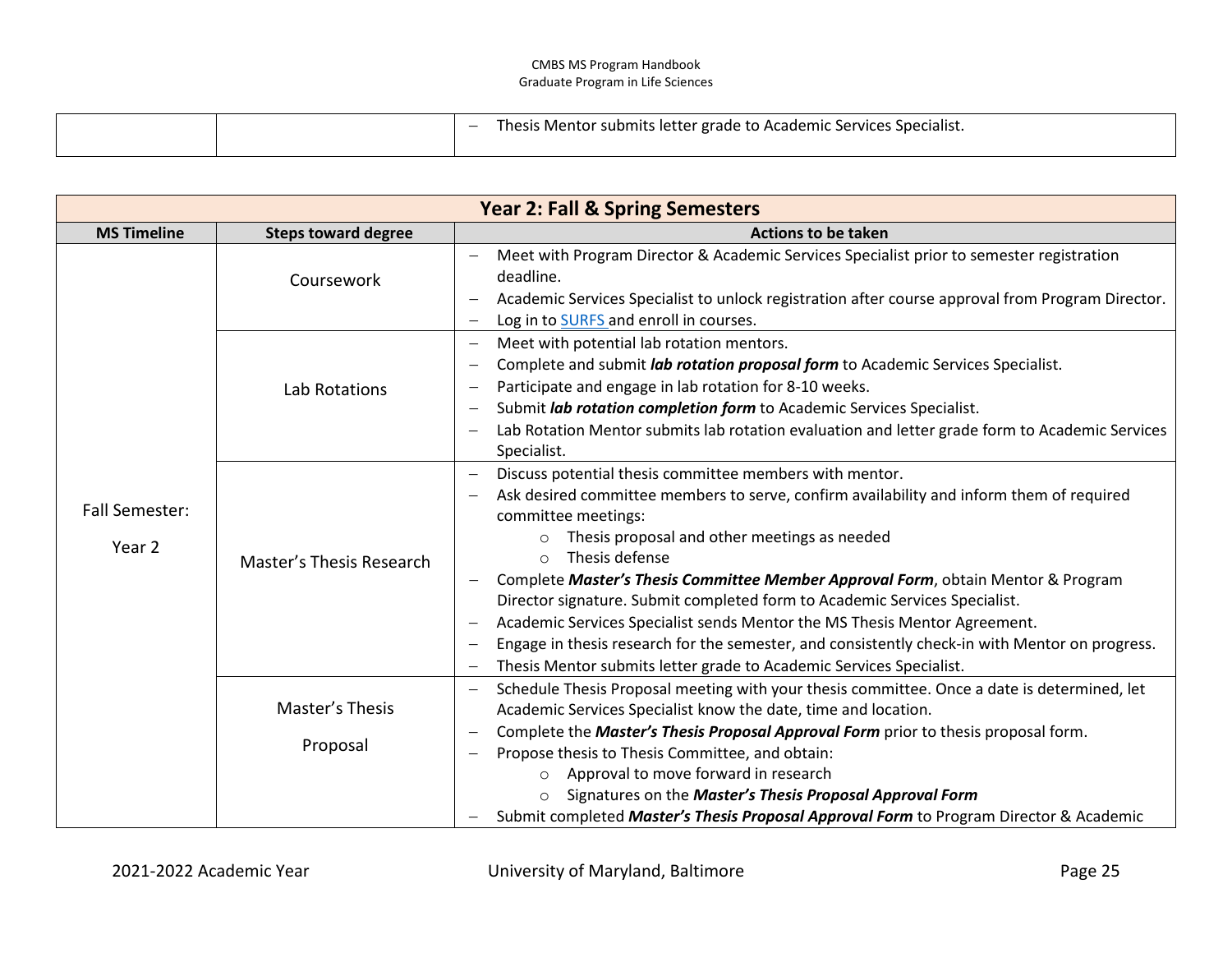|                         |                               | Services Specialist.                                                                             |
|-------------------------|-------------------------------|--------------------------------------------------------------------------------------------------|
|                         |                               | Meet with Program Director & Academic Services Specialist prior to semester registration         |
|                         | Coursework                    | deadline.                                                                                        |
|                         |                               | Academic Services Specialist to unlock registration after course approval from Program Director. |
|                         |                               | Log in to <b>SURFS</b> and enroll in courses.                                                    |
|                         |                               | Apply to graduate online in SURFS.                                                               |
|                         |                               | Submit Fulfillment of Course Requirements for Master's Degree form.<br>$\overline{\phantom{0}}$  |
|                         | <b>Graduation Preparation</b> | Submit master's certification form:                                                              |
|                         |                               | Non-thesis students submit Certification of Master's Degree Without Thesis form.<br>$\circ$      |
|                         |                               | Thesis Students submit Certification of Completion of the Master's Thesis form once<br>$\circ$   |
|                         |                               | thesis defense date is scheduled.                                                                |
| <b>Spring Semester:</b> |                               | Meet with potential lab rotation mentors.                                                        |
|                         |                               | Complete and submit lab rotation proposal form to Academic Services Specialist.                  |
| Year 2                  | Lab Rotations                 | Participate and engage in lab rotation for 8-10 weeks.                                           |
|                         |                               | Submit lab rotation completion form to Academic Services Specialist.                             |
|                         |                               | Lab Rotation Mentor submits lab rotation evaluation and letter grade form to Academic Services   |
|                         |                               | Specialist.                                                                                      |
|                         |                               | Continued engagement in thesis research for the semester, and consistent check-ins with Mentor   |
|                         | Master's Thesis Research      | on progress.                                                                                     |
|                         |                               | Start writing thesis.                                                                            |
|                         |                               | Thesis Mentor submits letter grade to Academic Services Specialist.                              |
|                         |                               | For students in the thesis option, present research at Graduate Research Conference organized    |
|                         | Graduate Research Conference  | by the Graduate School.                                                                          |
|                         |                               | Students in the non-thesis option are encouraged to attend the Graduate Research Conference.     |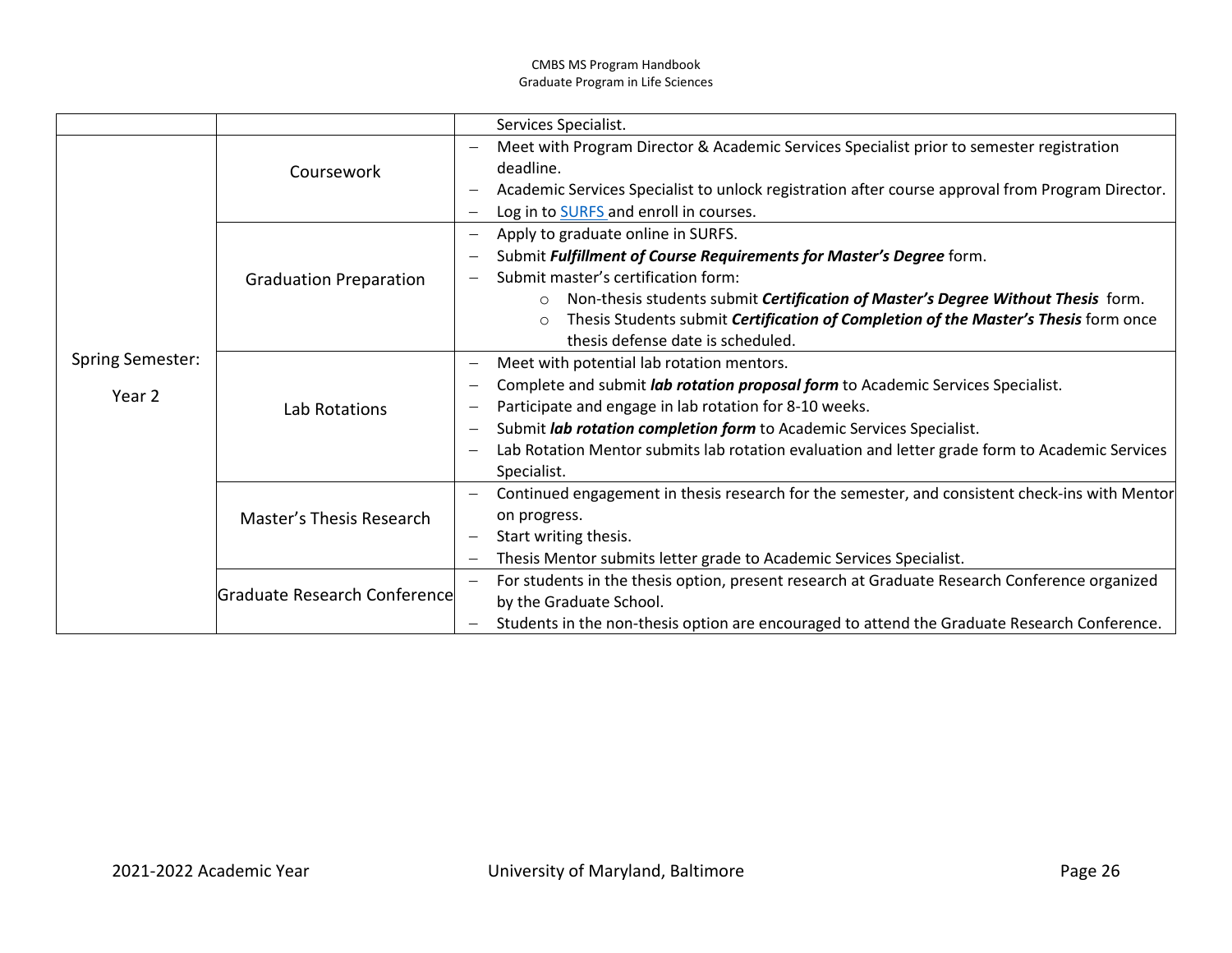|                                         |                                                                                                | <b>Year 2: Summer, Fall, Spring Semesters</b>                                                                                                                                                                                                                                                                                                                                                                                                                                                                                                                                                                                                                                                                                                                                                                                                                                                                                                                                                                                                                                                            |
|-----------------------------------------|------------------------------------------------------------------------------------------------|----------------------------------------------------------------------------------------------------------------------------------------------------------------------------------------------------------------------------------------------------------------------------------------------------------------------------------------------------------------------------------------------------------------------------------------------------------------------------------------------------------------------------------------------------------------------------------------------------------------------------------------------------------------------------------------------------------------------------------------------------------------------------------------------------------------------------------------------------------------------------------------------------------------------------------------------------------------------------------------------------------------------------------------------------------------------------------------------------------|
| <b>MS Timeline</b>                      | <b>Steps toward degree</b>                                                                     | Actions to be taken                                                                                                                                                                                                                                                                                                                                                                                                                                                                                                                                                                                                                                                                                                                                                                                                                                                                                                                                                                                                                                                                                      |
| <b>Spring Semester:</b><br>Year 2 cont. | Master's Thesis Defense<br>No later than April 15<br><b>After Successful Thesis</b><br>Defense | Schedule date, time, and location for defense. Be sure to inform Academic Services Specialist 2<br>weeks prior to defense.<br>Complete and submit the Certification of Completion of the Master's Thesis form signed by the<br>Mentor, Reader, & Program Director. The form to be submitted to the Graduate School at<br>gradforms@umaryland.edu with the Academic Services Specialist cc'd in the email.<br>Submit online Defense Announcement here.<br>Complete the <b>Approval Sheet</b> , print it and take a copy with you to your defense.<br>Submit the completed Report of Examining Committee within two days of successful defense.<br>OPTIONAL: Register for ORCID Identifier here.<br>Review the Thesis and Dissertation Style Guide for the Graduate School.<br>Submit the final approved thesis to ProQuest here once it meets campus Style Guide<br>requirements.<br>Submit a PDF copy of the final approved thesis to Academic Services Specialist.<br>Complete and submit the Thesis and Dissertation Electronic Publication Form to the Graduate<br>School at gradforms@umaryland.edu. |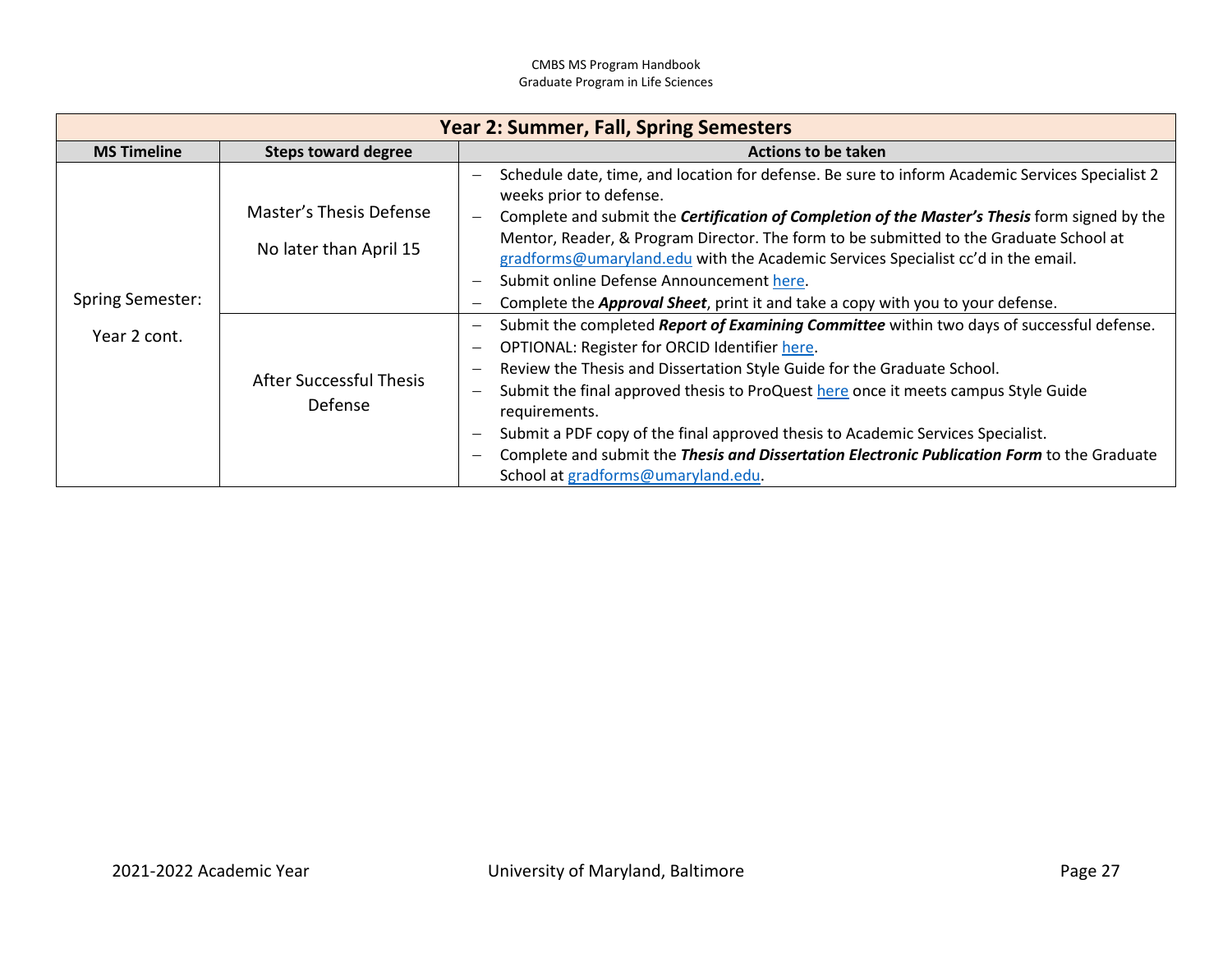## <span id="page-31-0"></span>Appendix B: Sample Program of Study

Each student admitted to the program will receive a Program of Study (PoS). This is a guide, and assists in planning course enrollment. For example, below is what a full-time PoS looks like for a student that is planning on completing the degree:

- In 2 Years
- While taking 9 credits per semester
- With the thesis option

| Course                         |                                                                                     | Credit         |             |
|--------------------------------|-------------------------------------------------------------------------------------|----------------|-------------|
| Number                         | <b>Course Name</b>                                                                  | S              | Designation |
| Summer, Prior to Program Start |                                                                                     |                |             |
|                                | Summer Bridge                                                                       |                | Suggested   |
| GPLS 609.05                    | Lab Rotations CMBS MS                                                               | $\mathbf{1}$   | Required    |
| Fall, Semester 1/Year 1        |                                                                                     |                |             |
| GPLS 601.01                    | Mechanisms in Biomedical Science                                                    | 8              | Required    |
| <b>GPLS XXX.XX</b>             | Required Course (GPLS 690, GPLS 691, or GPLS                                        | $\mathbf{1}$   | Required    |
|                                | 692)                                                                                |                |             |
| Spring, Semester 2/Year 1      |                                                                                     |                |             |
| GPLS 609.05                    | Lab Rotations CMBS MS                                                               | $\overline{2}$ | Required    |
| <b>GPLS XXX.XX</b>             | <b>Elective Course</b>                                                              | 3              | Elective    |
| GPLS xxx.xx                    | <b>Elective Course</b>                                                              | 3              | Elective    |
| CIPP 907.01                    | <b>Research Ethics</b>                                                              | $\mathbf{1}$   | Required    |
|                                | Thesis Option: Confirm research mentor as early as possible.                        |                |             |
| Summer                         |                                                                                     |                |             |
|                                | Thesis Option: Work on thesis proposal.                                             |                |             |
| Fall, Semester 3/Year 2        |                                                                                     |                |             |
| GPLS 630.01                    | <b>Fundamentals in Biostatistics</b>                                                | 3              | Required    |
| GPLS xxx.xx                    | <b>Elective Course</b>                                                              | 3              | Elective    |
| GPLS xxx.xx                    | <b>Elective Course</b>                                                              | 3              | Elective    |
|                                | Thesis Option: Research and thesis committee meeting.                               |                |             |
| Spring, Semester 4/Year 2      |                                                                                     |                |             |
| <b>GPLS XXX.XX</b>             | <b>Elective Course</b>                                                              | 3              | Elective    |
| GPLS 799.01                    | <b>Master's Thesis Research</b>                                                     | 6              | Required    |
|                                | Thesis Option: Research and thesis preparation. Thesis defense prior to graduation. |                |             |

For part-time students, it is suggested that the required courses are taken upfront to ensure these have been met as early on as possible.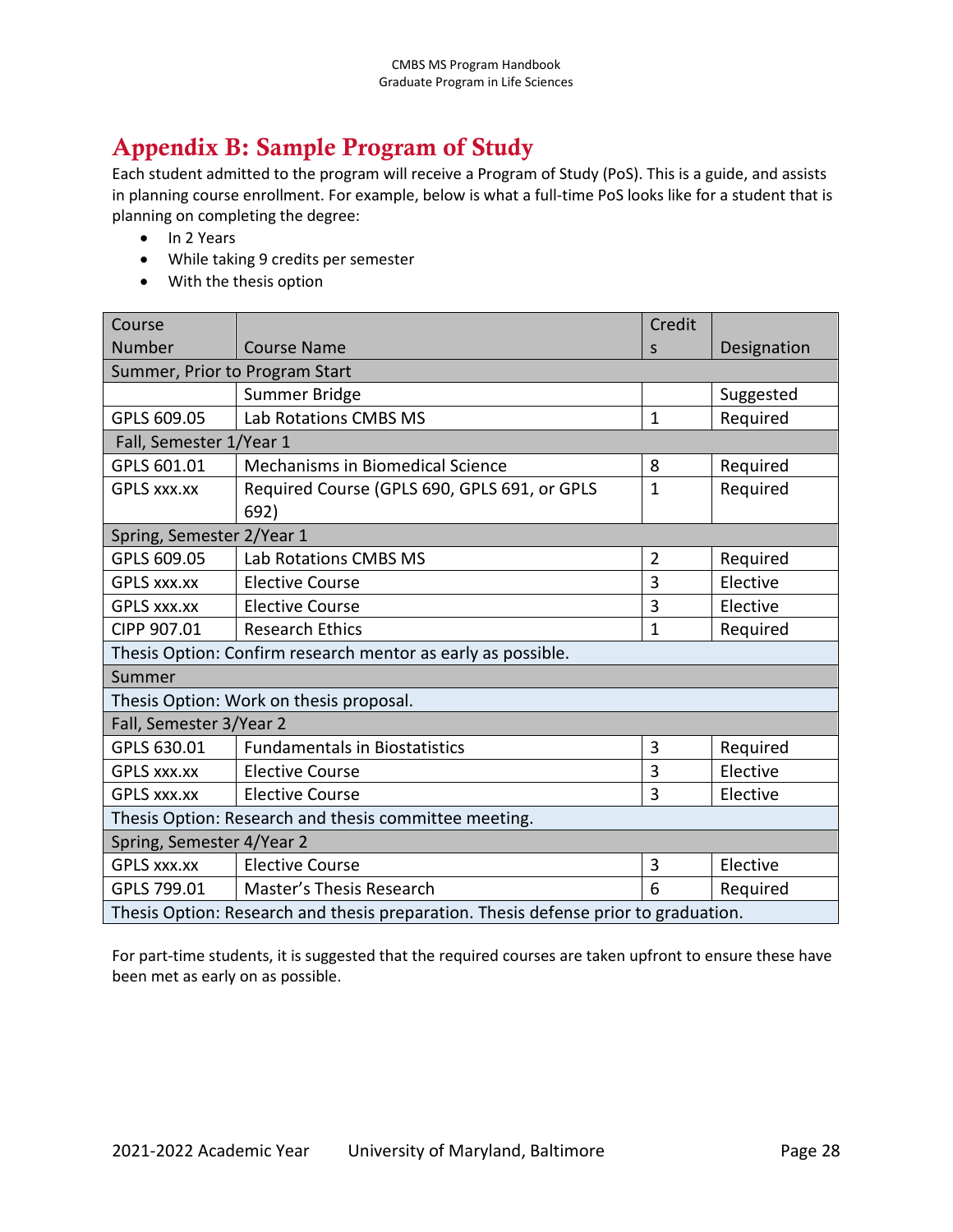## <span id="page-32-0"></span>Appendix C: Frequently Used Contacts and Phone Numbers

#### CMBS Program

Bressler Research Building, Room 1-005D 655 W. Baltimore Street Baltimore, MD 21201 Phone: 410-706-6042 Hours: Monday-Friday, 9:00 AM to 4:00 PM Website: <http://lifesciences.umaryland.edu/CMBS/> Student Resources Webpage: [https://lifesciences.umaryland.edu/CMBS/Stud](https://lifesciences.umaryland.edu/CMBS/Student-Resources/) [ent-Resources/](https://lifesciences.umaryland.edu/CMBS/Student-Resources/)

#### UMB Graduate School

620 W. Lexington Street, 5th Floor Phone: 410-706-7132 Fax: 410-706-3473 [gradinfo@umaryland.edu](mailto:gradinfo@umaryland.edu) <http://graduate.umaryland.edu/> Student Resources Webpage: [https://www.graduate.umaryland.edu/student](https://www.graduate.umaryland.edu/student-resources/)[resources/](https://www.graduate.umaryland.edu/student-resources/)

#### **SURFS**

Student User-Friendly System Website[: https://www.umaryland.edu/surfs/](https://www.umaryland.edu/surfs/)

#### Medscope - SOM student profile and portal <http://medscope.umaryland.edu/>

24-hour National Graduate Student Crisis Line: 1-800-GRAD-HLP

#### Office of International Services:

<https://www.umaryland.edu/ois/> Gina Dreyer gdreyer@umaryland.edu SMC Campus Center, Suite 302 621 W. Lombard Street Phone: 410-706-3171

#### Counseling Center

Emilia K. Petrillo, LCSW-C Executive Director [epetr001@umaryland.edu](mailto:epetr001@umaryland.edu) 601 W. Lombard St., Suite 440 Phone: 410-328-8404

Hours: Monday-Friday, 8:30 AM to 5:00 PM Website: <http://www.umaryland.edu/counseling/>

#### Writing Center

Isabell C. May, PhD **Director** [imay@umaryland.edu](mailto:imay@umaryland.edu) 621 W. Lombard St., Suite 307 Phone: 410-706-7725 Hours: Monday-Friday, 10:00 AM to 4:00 PM Saturday, 10:00 AM to 2:00 PM Website: <http://www.umaryland.edu/counseling/>

#### GPILS Student Advisory Committee (SAC)

[https://lifesciences.umaryland.edu/about/S](https://lifesciences.umaryland.edu/about/Student-Life/Student-Advisory-Committee/) [tudent-Life/Student-Advisory-Committee/](https://lifesciences.umaryland.edu/about/Student-Life/Student-Advisory-Committee/)

President: Pranjali Kanvinde (MMED) Email: [Pranjali.Kanvinde@som.umaryland.edu](mailto:Pranjali.Kanvinde@som.umaryland.edu)

Vice President: Julia Rutherford (MBIC) Email:

[Julia.Rutherford@som.umaryland.edu](mailto:Julia.Rutherford@som.umaryland.edu)

(General) Grad Resources <https://gradresources.org/>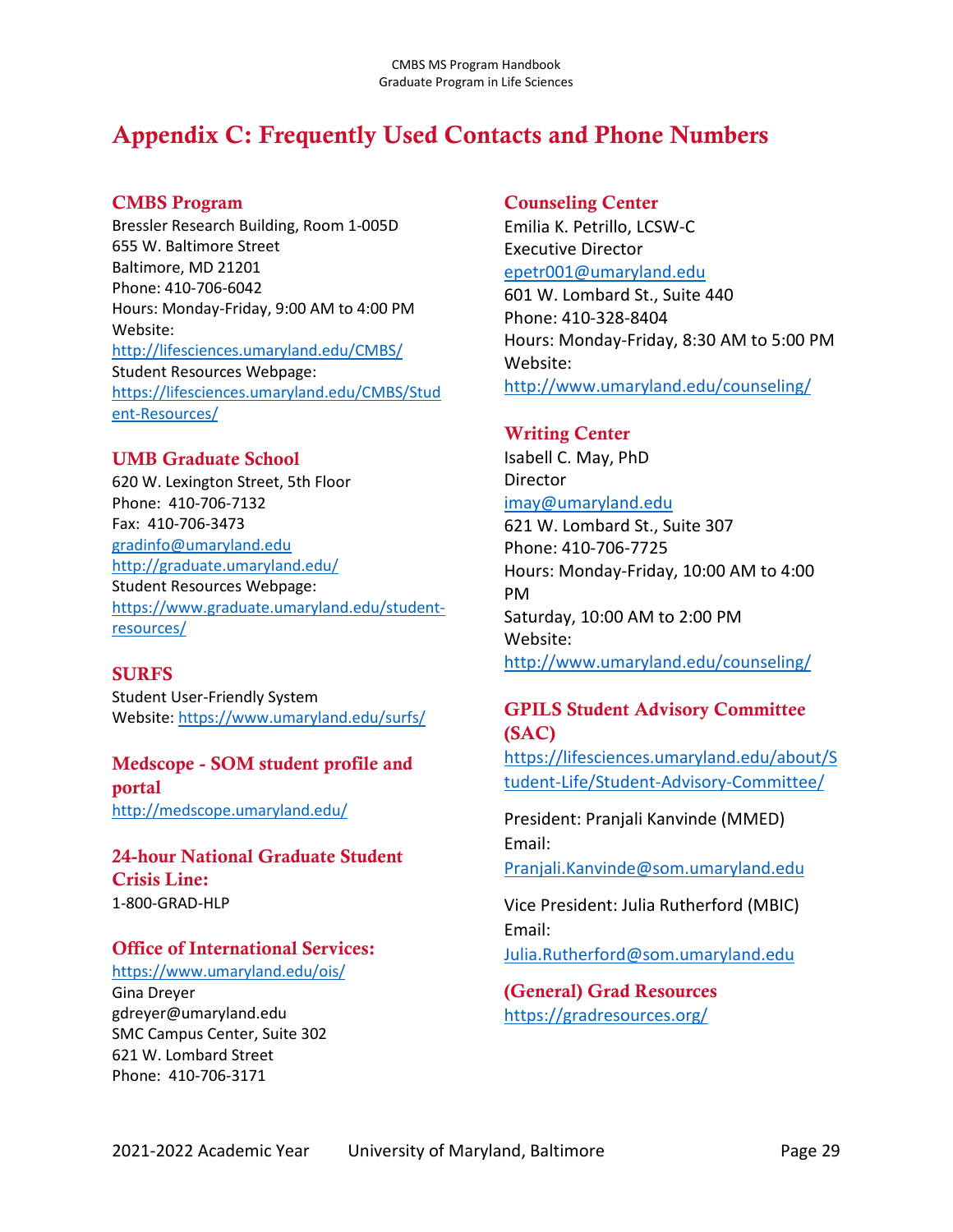#### Graduate Student Association (GSA):

You are encouraged to participate in the GSA, which offers special services for graduate students, including grants for lab supplies, travel fellowships, and use of laptop computers. If you are interested in becoming an active member or representative in the GSA, please email them at  $gsa@umaryland.edu$  for further information.

GSA website: <http://graduate.umaryland.edu/gsa/> GSA President email: [umb.gsa.president@gmail.com](mailto:umb.gsa.president@gmail.com) GSA Public Affairs email: [umb.gsa.pro@gmail.com](mailto:umb.gsa.pro@gmail.com)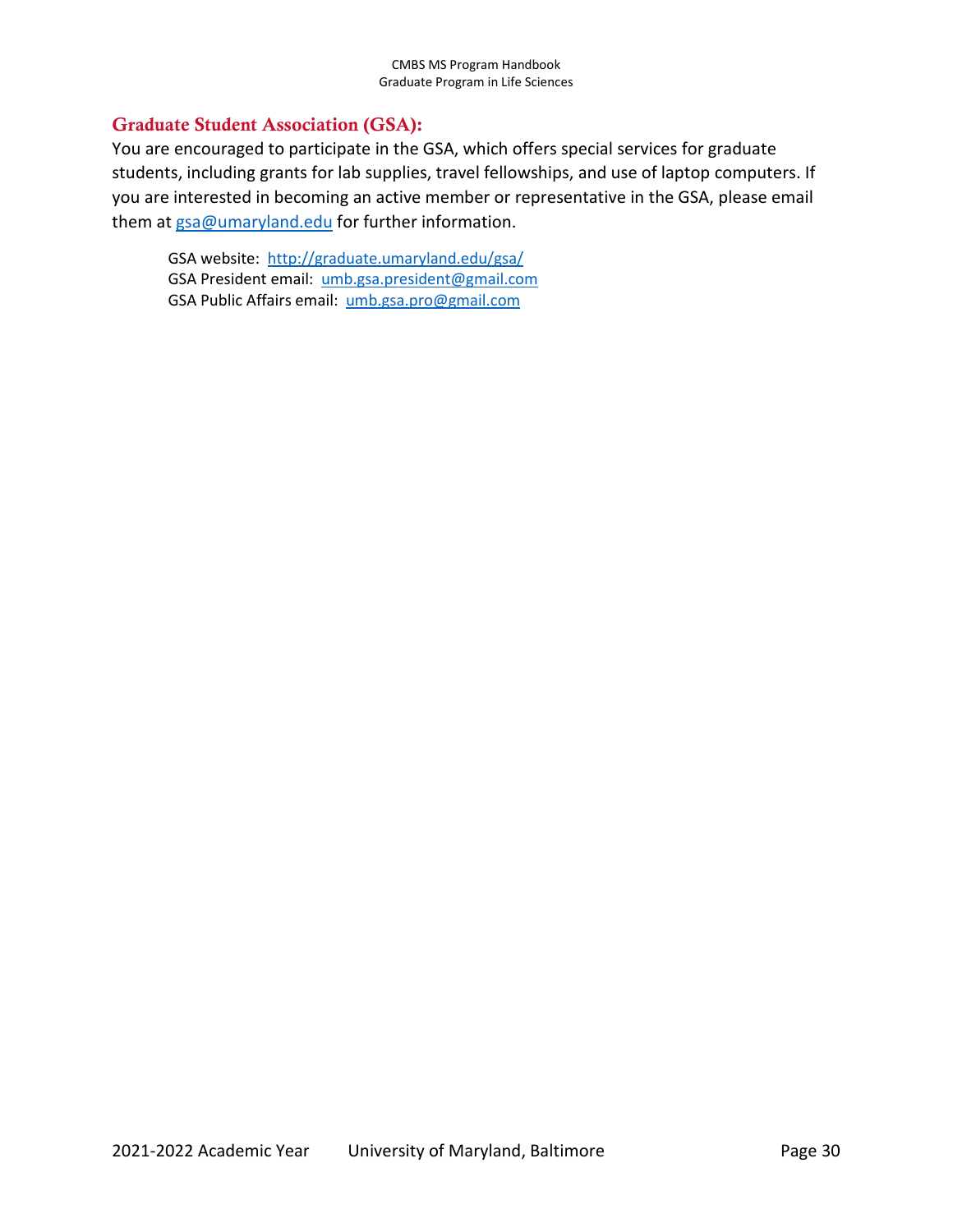## <span id="page-34-0"></span>Appendix D: Forms (samples)

#### CMBS Lab Rotation Proposal Form

| UNIVERSITY@MARYLAND<br>School of Medicine                                                                                                                                                                                           | Cellular & Molecular Biornedical Science<br><b>MS Program</b>                                                                                                                               |
|-------------------------------------------------------------------------------------------------------------------------------------------------------------------------------------------------------------------------------------|---------------------------------------------------------------------------------------------------------------------------------------------------------------------------------------------|
| GRADUATE PROGRAM IN LIFE SCIENCES.                                                                                                                                                                                                  |                                                                                                                                                                                             |
|                                                                                                                                                                                                                                     | <b>CMBS Lab Rotation Proposal Form</b>                                                                                                                                                      |
| before the rotation begins. Your rotation will NOT be approved without this form!                                                                                                                                                   | Prior to starting your lab rotation, please complete this form. It must be signed by the<br>proposed mentor, the Program Director and returned to the Academic Program Specialist           |
| Student name:                                                                                                                                                                                                                       |                                                                                                                                                                                             |
| Mentor name and title:                                                                                                                                                                                                              |                                                                                                                                                                                             |
| Proposed rotation dates:                                                                                                                                                                                                            | to                                                                                                                                                                                          |
| Expected schedule for laboratory work:                                                                                                                                                                                              |                                                                                                                                                                                             |
| The goals of this rotation are:                                                                                                                                                                                                     |                                                                                                                                                                                             |
| I expect to gain experience with the following techniques:                                                                                                                                                                          |                                                                                                                                                                                             |
| discretion. This is unrelated to the MS program.                                                                                                                                                                                    | PLEASE NOTE: MS students do not receive a stipend; they do not require funding from their<br>mentors. Mentors may hire MS students as laboratory technicians full or part-time at their own |
| <b>Signatures:</b>                                                                                                                                                                                                                  |                                                                                                                                                                                             |
|                                                                                                                                                                                                                                     | Date: <b>Date:</b>                                                                                                                                                                          |
| <b>Mentor:</b> We are a series of the contract of the contract of the contract of the contract of the contract of the contract of the contract of the contract of the contract of the contract of the contract of the contract of t | Date: <b>Date</b>                                                                                                                                                                           |
| Program Director: <b>Example 2018</b> The Contract of the Contract of the Contract of the Contract of the Contract of the Contract of the Contract of the Contract of the Contract of the Contract of the Contract of the Contract  | Date: and the state of the state of the state of the state of the state of the state of the state of the state                                                                              |
|                                                                                                                                                                                                                                     | DENTISTRY · LAW · MEDICINE · NURSING · PHARMACY · SOCIAL WORK · GRADUATE STUDIES                                                                                                            |
|                                                                                                                                                                                                                                     |                                                                                                                                                                                             |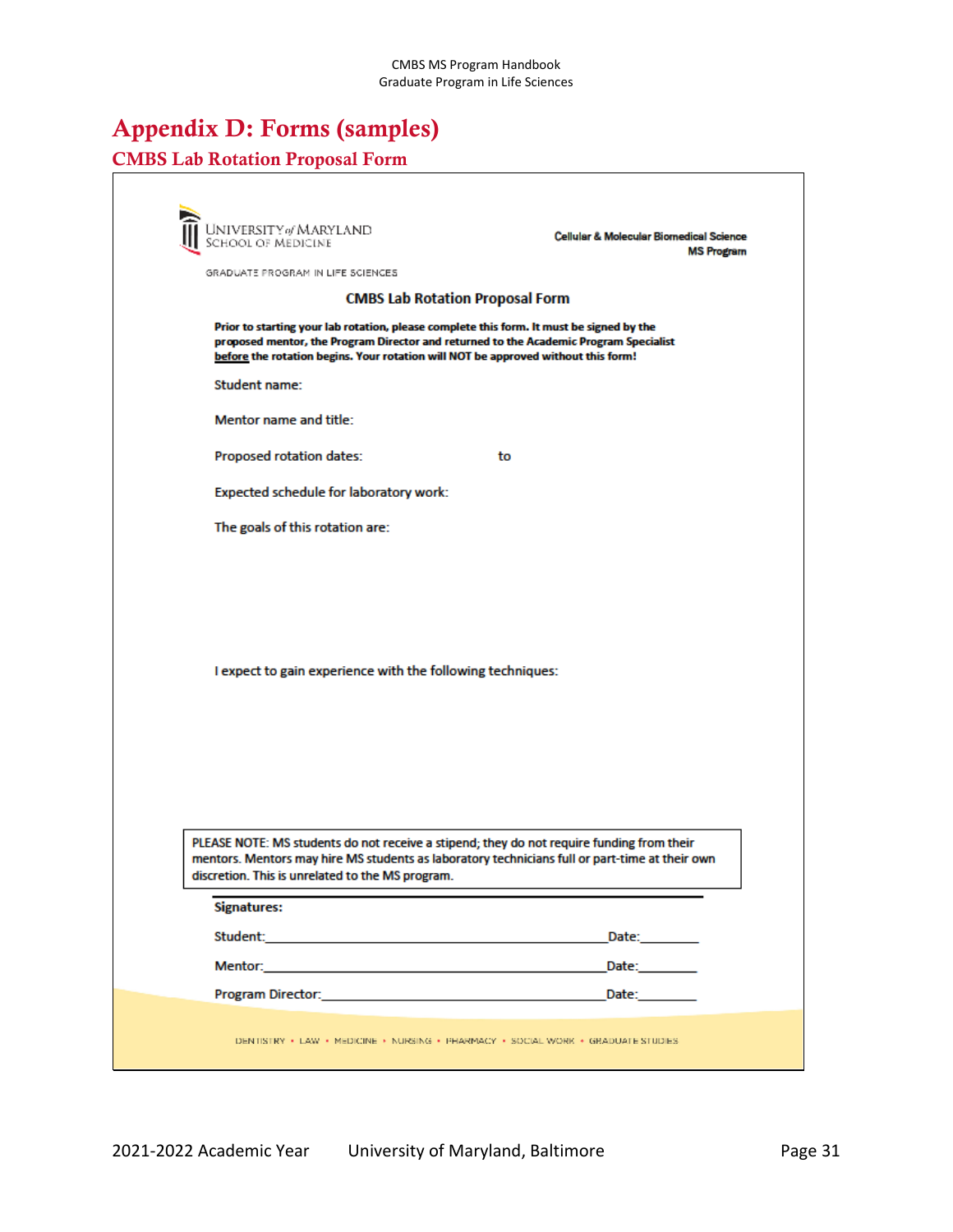### CMBS Lab Rotation Completion Form

| UNIVERSITY of MARYLAND<br>School of Medicine<br>GRADUATE PROGRAM IN LIFE SCIENCES. | Cellular & Molecular Biornedical Science<br><b>MS Program</b>                                                                                                                                                                 |
|------------------------------------------------------------------------------------|-------------------------------------------------------------------------------------------------------------------------------------------------------------------------------------------------------------------------------|
|                                                                                    | <b>CMBS Lab Rotation Completion Form</b>                                                                                                                                                                                      |
|                                                                                    | This form is to be filled out and turned in within 10 days of lab rotation completion. It must be<br>signed by the Program Director, and then turned in to the Academic Program Specialist.                                   |
| Student name:                                                                      |                                                                                                                                                                                                                               |
| Mentor name and title:                                                             |                                                                                                                                                                                                                               |
| <b>Rotation dates:</b>                                                             | to                                                                                                                                                                                                                            |
| The goals achieved during this rotation were:                                      |                                                                                                                                                                                                                               |
| What did you learn from this experience?                                           |                                                                                                                                                                                                                               |
| Did you receive adequate training and guidance? Please explain:                    |                                                                                                                                                                                                                               |
|                                                                                    | Would you recommend this lab to other students? Please explain:                                                                                                                                                               |
| <b>Signatures:</b>                                                                 | Date: and the state of the state of the state of the state of the state of the state of the state of the state of the state of the state of the state of the state of the state of the state of the state of the state of the |
| Program Director: <b>Example 2018</b>                                              | Date: and the state of the state of the state of the state of the state of the state of the state of the state                                                                                                                |
|                                                                                    | DENTISTRY · LAW · MEDICINE · NURSING · PHARMACY · SOCIAL WORK · GRADUATE STUDIES                                                                                                                                              |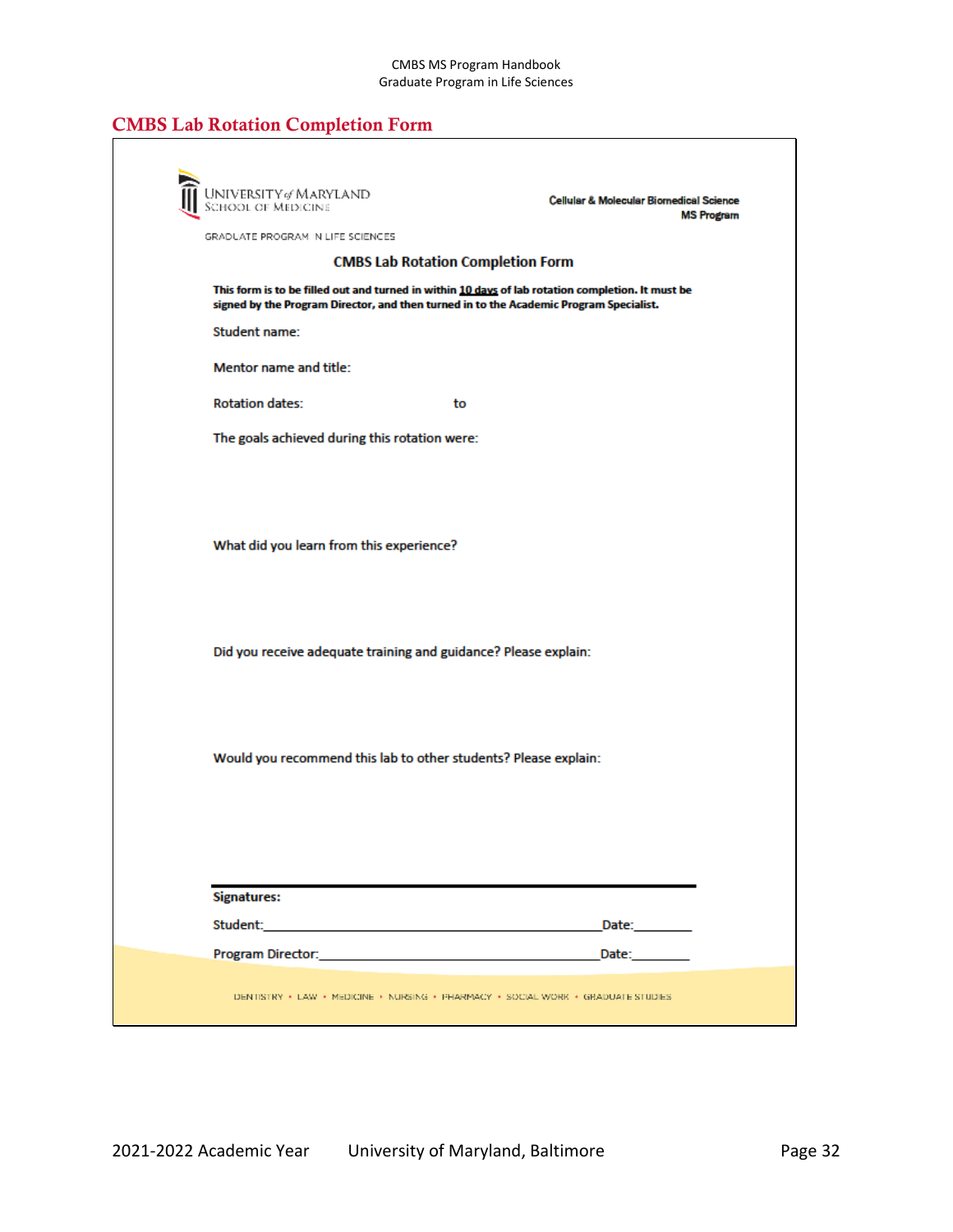#### CMBS Lab Rotation Evaluation & Grade Form

|                        | UNIVERSITY@MARYLAND<br>School of Medicine                                                                                                                                                                                           |    | Cellular & Molecular Biornedical Science<br><b>MS Program</b>                               |
|------------------------|-------------------------------------------------------------------------------------------------------------------------------------------------------------------------------------------------------------------------------------|----|---------------------------------------------------------------------------------------------|
|                        | GRADUATE PROGRAM IN LIFE SCIENCES.                                                                                                                                                                                                  |    |                                                                                             |
|                        | <b>CMBS Lab Rotation Evaluation/Grade Form</b>                                                                                                                                                                                      |    |                                                                                             |
|                        | CMBS STUDENTS: Complete the top portion of this form and provide it to your mentor<br>immediately upon completion of your lab rotation.                                                                                             |    |                                                                                             |
| Student name:          |                                                                                                                                                                                                                                     |    |                                                                                             |
| Mentor name and title: |                                                                                                                                                                                                                                     |    |                                                                                             |
| <b>Rotation dates:</b> |                                                                                                                                                                                                                                     | to |                                                                                             |
| Credits (1-3):         |                                                                                                                                                                                                                                     |    |                                                                                             |
|                        |                                                                                                                                                                                                                                     |    | MENTORS: Please turn in the grade for your lab rotation students within 10 days of rotation |
|                        | completion to the CMBS Academic Program Specialist.<br>Email: egarcia-baca@som.umaryland.edu<br><b>Office: BRB 1-005D</b>                                                                                                           |    |                                                                                             |
|                        | Please rate the student's performance on a scale of 1=Excellent to 5=Poor                                                                                                                                                           |    |                                                                                             |
|                        | <b>Research ability and potential</b>                                                                                                                                                                                               |    |                                                                                             |
|                        | Written and/or verbal communication skills                                                                                                                                                                                          |    |                                                                                             |
|                        | Perseverance and independence                                                                                                                                                                                                       |    |                                                                                             |
|                        | Laboratory ability                                                                                                                                                                                                                  |    |                                                                                             |
|                        | <b>Originality</b>                                                                                                                                                                                                                  |    |                                                                                             |
|                        | Accuracy                                                                                                                                                                                                                            |    |                                                                                             |
|                        | Please provide a summary of the student's performance.                                                                                                                                                                              |    |                                                                                             |
|                        |                                                                                                                                                                                                                                     |    |                                                                                             |
|                        |                                                                                                                                                                                                                                     |    |                                                                                             |
|                        | Would you accept this student for a Thesis Project or as an employee in your lab?                                                                                                                                                   |    | Yes No                                                                                      |
| Grade (Pass/Fail):     |                                                                                                                                                                                                                                     |    |                                                                                             |
|                        |                                                                                                                                                                                                                                     |    |                                                                                             |
| <b>Signature:</b>      |                                                                                                                                                                                                                                     |    |                                                                                             |
|                        | <b>Mentor:</b> We have a series of the series of the series of the series of the series of the series of the series of the series of the series of the series of the series of the series of the series of the series of the series |    | Date:_________                                                                              |